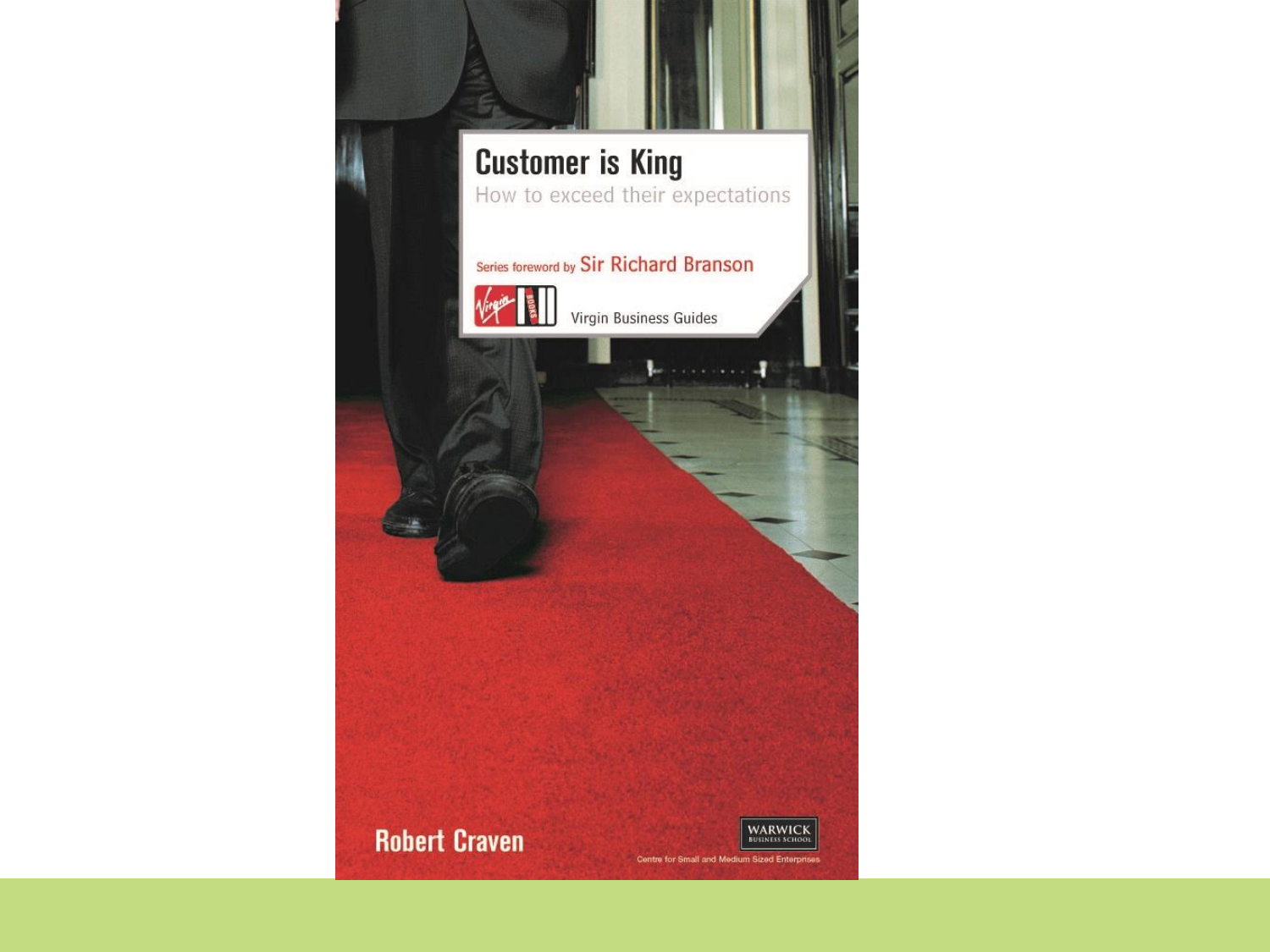# I FIRST WROTE *CUSTOMER IS KING* IN 2001. SEVERAL THINGS STRUCK ME AS I RE-READ THE BOOK:

- **1. Back in 2001, few people took 'customer service' and the 'customer experience' too seriously.** For some it is now an act of faith! We are awash with CEx (Customer Experience) stats…
- **2. The original book reads like a marketing book**. And so it should, actually. Marketing = Customers. End of.

#### **3. Everything has changed.**

The ubiquity of the internet has changed the speed, depth, breadth and cost of communication for businesses and their customers.

#### **4. Nothing has changed**.

What people want is still the old-fashioned stuff: courtesy, honesty, integrity, reliability.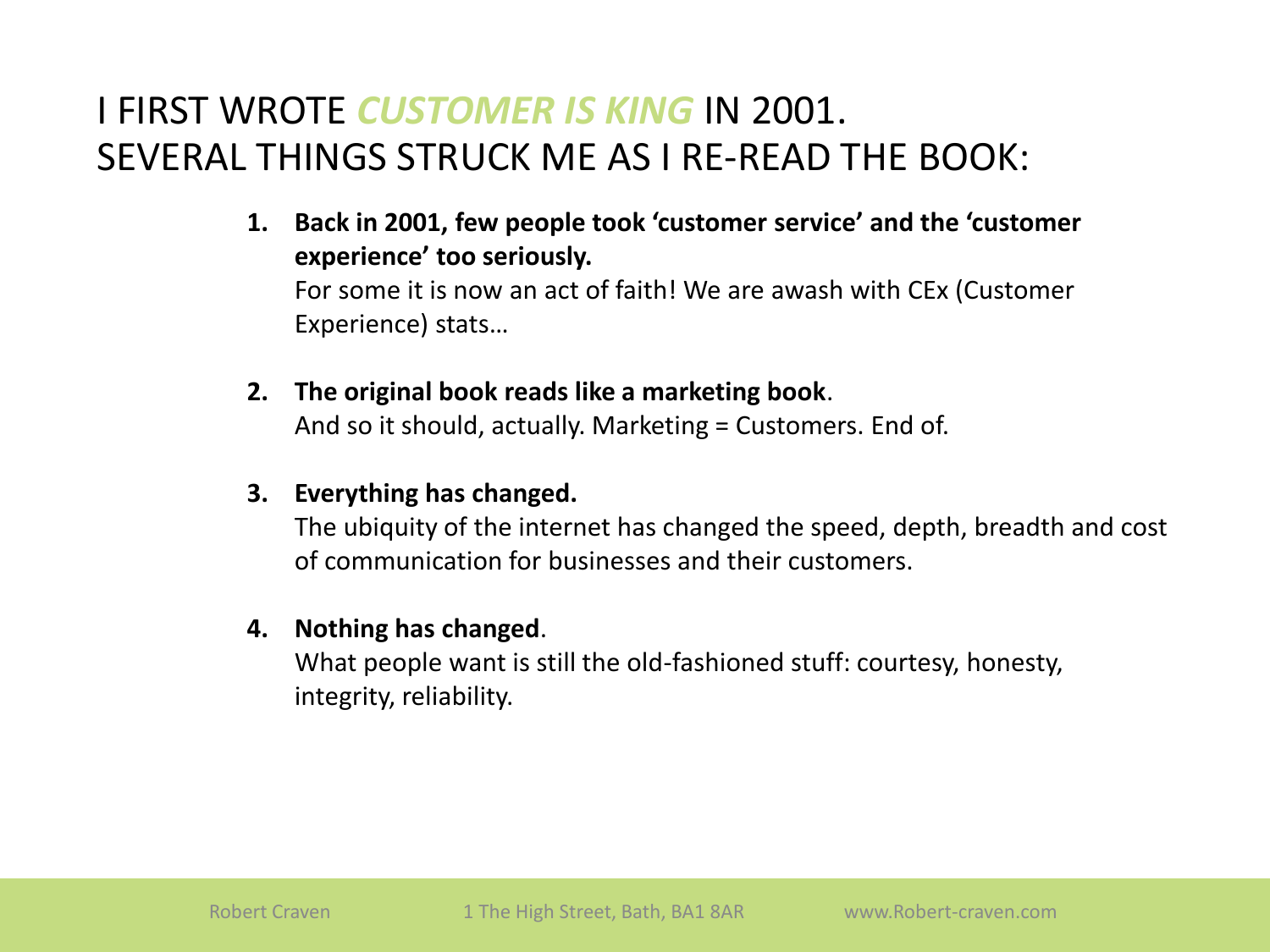#### **5. Relationships vs transactions.**

For many products we simply want a relationship with the vendor; for others we just want the cheapest. The trick is to know who wants what and when.

#### **6. Easy to describe; so few people get it right...**

Even in a recession when it is more important than ever, so few simply 'get it'.

**7. The same case studies of 'best practice' get trotted out endlessly.** Southwest Airlines, Disney, Ritz Carlton, Virgin Business Class, Zappo's.

#### **8. Has much changed in 10 years?** I would love to say 'yes' but actually I don't think much has changed.

**9. But... new technology, the internet and the rise of social media has changed everything.**

It has meant that it is easier and cheaper than ever before to get close to the customer. Or has it?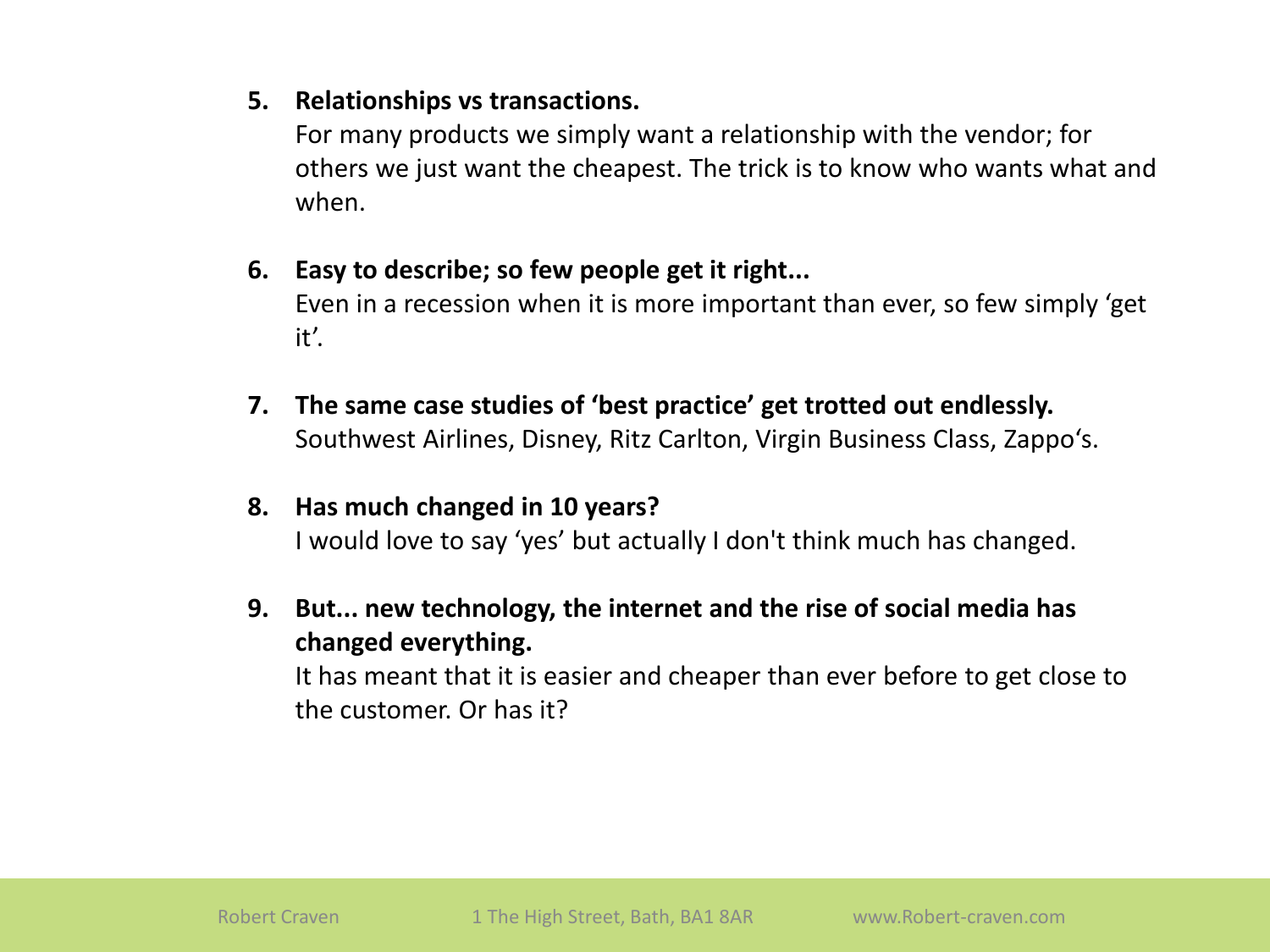#### **10. However, the basic problem is still the same...**

Most business simply do not see customer service as their number one priority. They keep measuring profit first.

# **11. There is a new body of literature.**

Does it help us to understand the new world?

#### **8. The book is just a rant from a grumpy old man.** Has anything really changed? For the better? (Me or the outside world?)

**9. Is the customer experience really the next competitive battleground?**

#### I WOULD LIKE TO TAKE A LITTLE TIME TO EXPAND ON EACH OF THESE THEMES…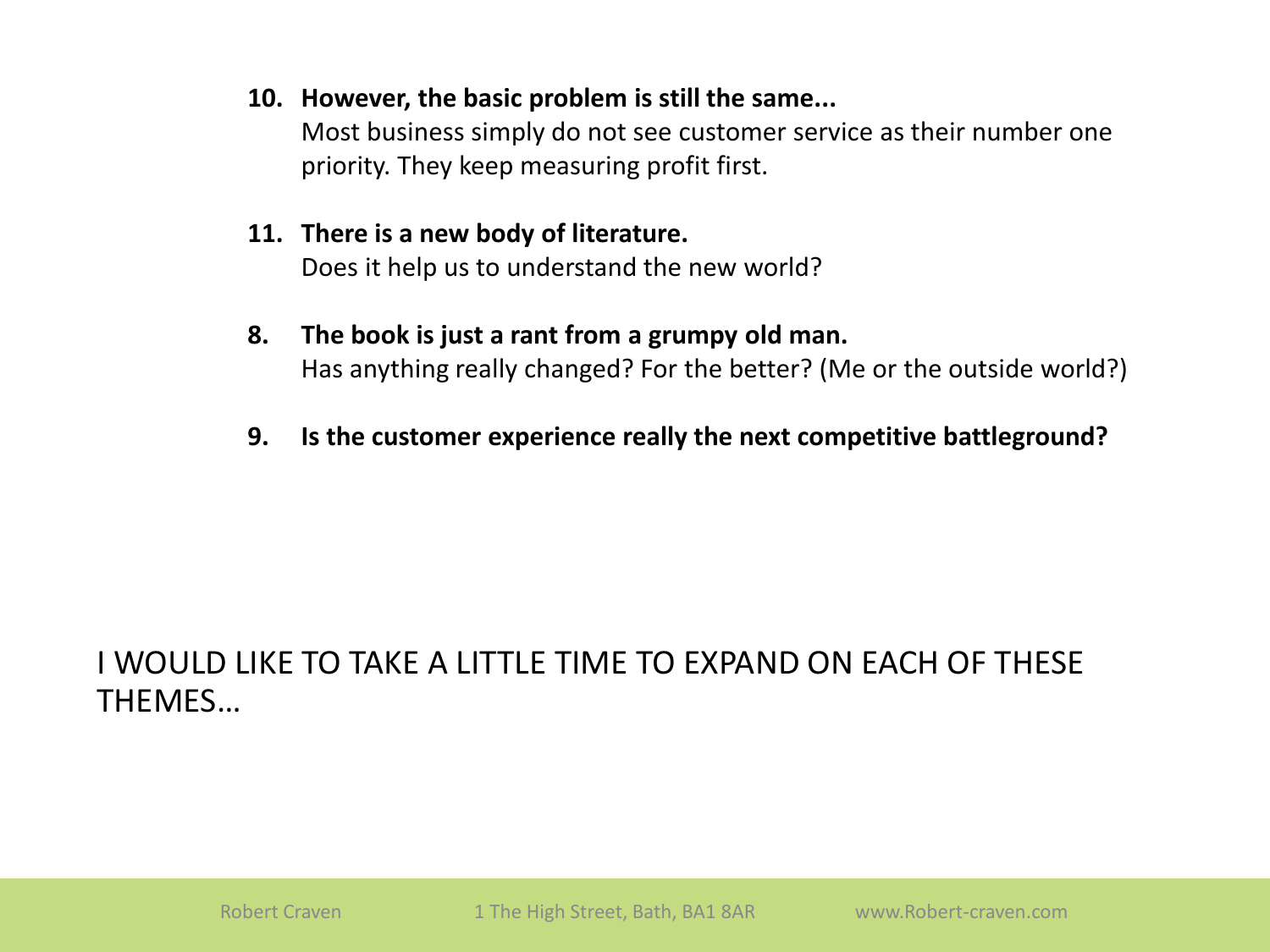# **Back in 2002, few people took 'customer service' and the 'customer experience' too seriously**

For some the whole **'customer is king'** mantra is now an **'act of faith'!** I am not sure if this is a good thing or a bad thing.



In the heady days of the early 2000s, most people, at best, were simply paying lip service to the idea that excellent customer service would be reflected in the bottom line. A bank needed to realise that a customer's perception of the bank's own customer service was now being influenced by the likes of Disney; this idea was (and still seems to be) revolutionary.

And now we have a different issue. So many people seem to pray at the altar of customer service without anything more than a 'motherhood and apple pie' belief that good customer service will cause great profits. However, just because many **customer-obsessed businesses are profitable does not mean that becoming customer-centric will make you profitable.** 

It is NOT a simple cause-and-effect relationship.

Robert Craven 1 The High Street, Bath, BA1 8AR www.Robert-craven.com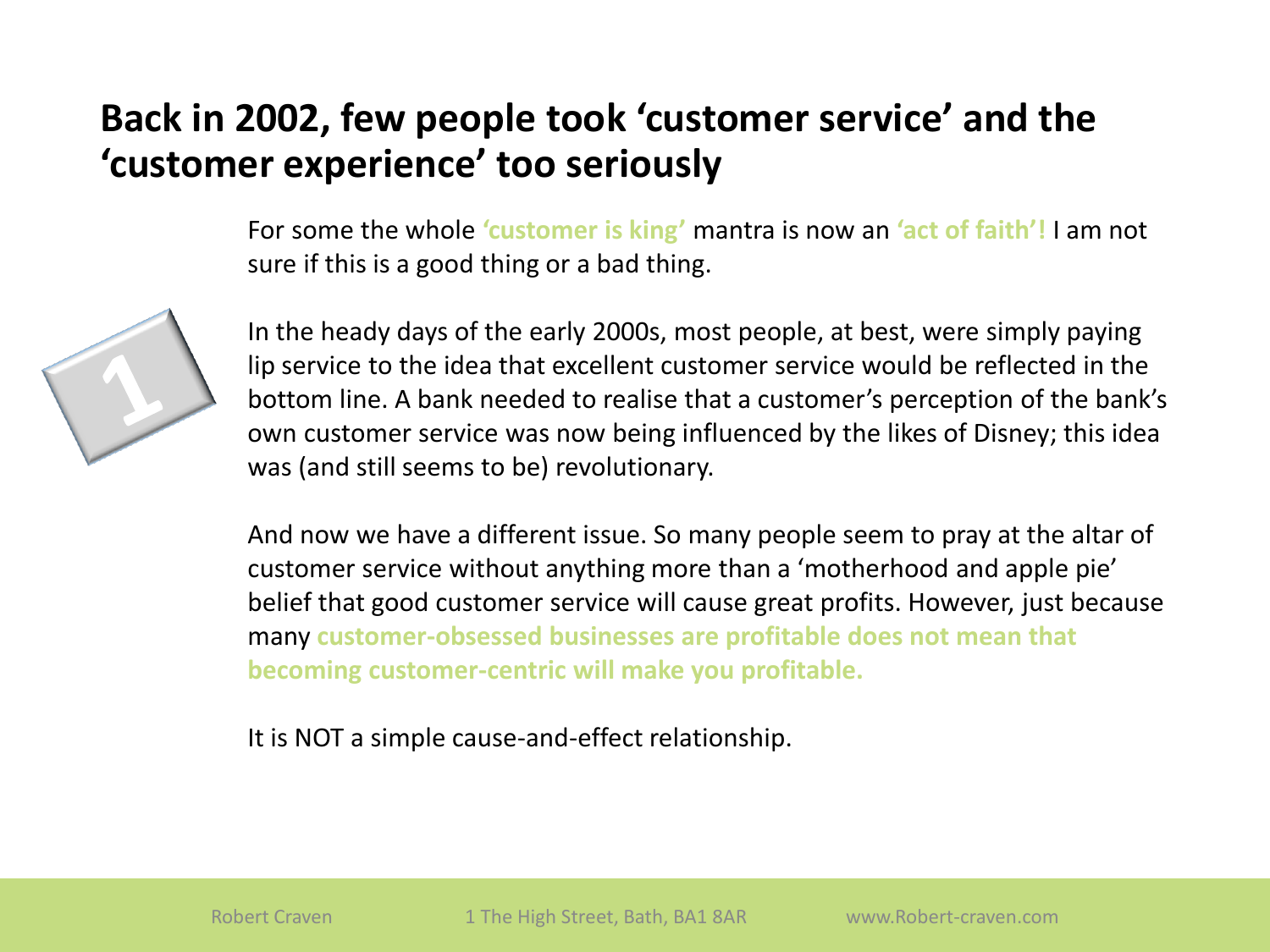In preparation for the new edition I undertook some research of my own. I posted the following question right across the social media:

*"A bit of help please re customer service... Everyone claims excellent customer service improves the bottom line... So where's the proof?"*

I had an enormous response. Over 500 replies.

They were in four camps. The conversation was rather similar to the intellectual debate about the existence of God!

- *The relationship is so obvious that you shouldn't have to ask the question*
- *Obviously there is a relationship, we just don't have the proof yet*
- *There is enough proof* (they look like correlations rather than cause-andeffect)
- *We cannot find any scientific, rigorous, definitive proof of a cause-andeffect relationship between profitability and excellent customer service.*

My point is simply that most people believe that excellent customer service is a good thing and that it should directly benefit the bottom line.

The argument is a little weak and runs along the lines of: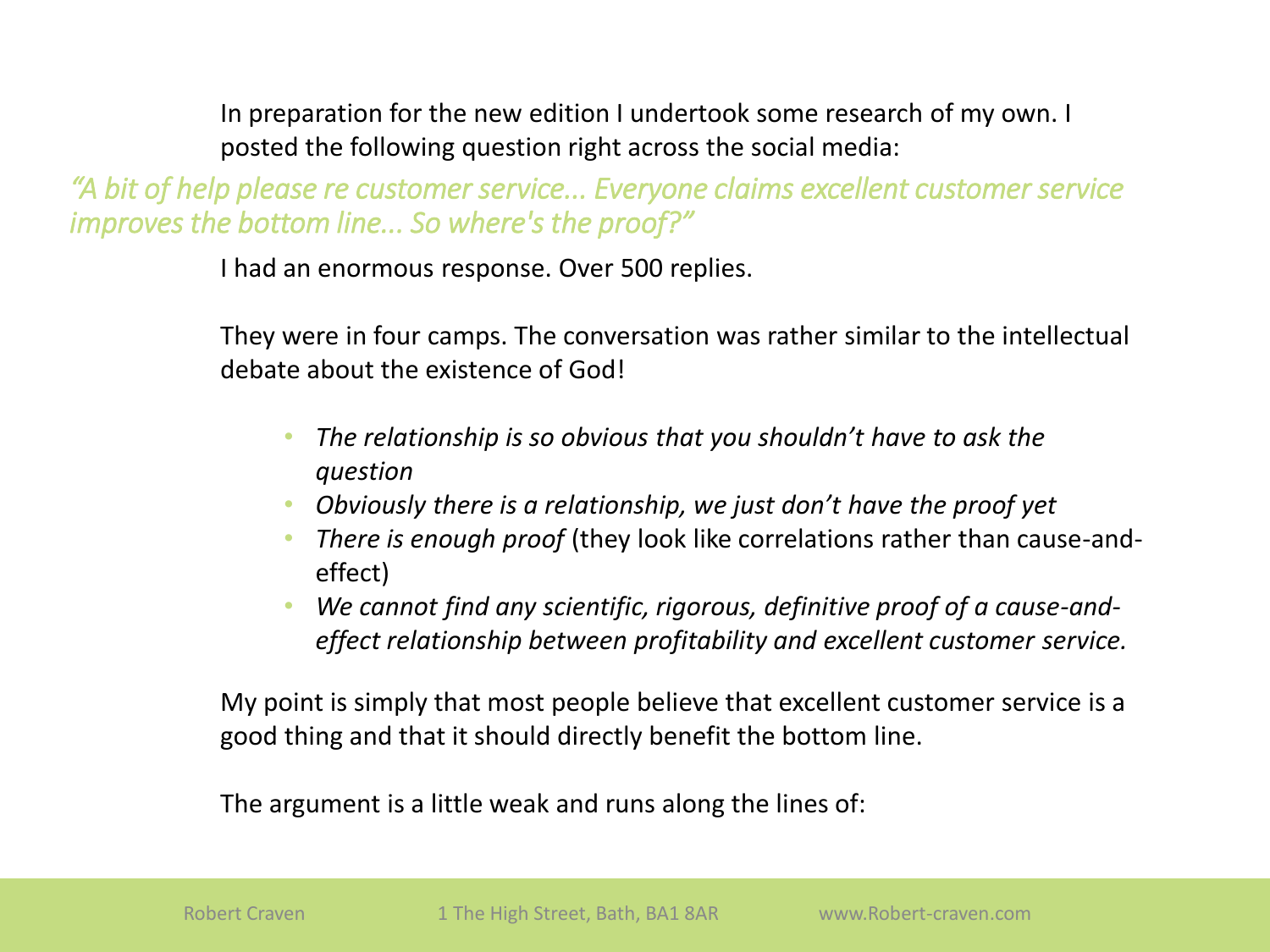*"Excellent customer service creates happy customers…, making them more likely to be loyal, more likely to return and buy again, hence create a more profitable company…"*

> Few people actually quote hard evidence to demonstrate the relationship and yet there is evidence that exists. I wonder how come the evidence is mentioned so little?

*For further reading, consider the following:*

[Does Competitive Environment Moderate the Market Orientation-Performance](http://blogs.forrester.com/harley_manning/12-09-14-when_it_comes_to_total_returns_customer_experience_leaders_spank_customer_experience_laggards) Relationship? (Harley Manning, 2012.) Over the course of the five-year period, the customer experience leaders beat the laggards in stock performance.

'[The ROI of Customer Experience'](http://www.temkingroup.com/research-reports/the-roi-of-customer-experience/) (Temkin Group, 2012.) Groundbreaking analysis of 13,000 US and UK consumers, identifying the financial benefit of improving customer experience.

[Customer Experience Maturity Monitor](http://www.sas.com/offices/europe/denmark/pdf/20090323customer_intelligence_103820_0209.pdf) (SAS Institute Inc. and Peppers & Rogers Group, 2009.) 81% of companies with strong capabilities and competencies for delivering customer experience excellence are outperforming their competitors.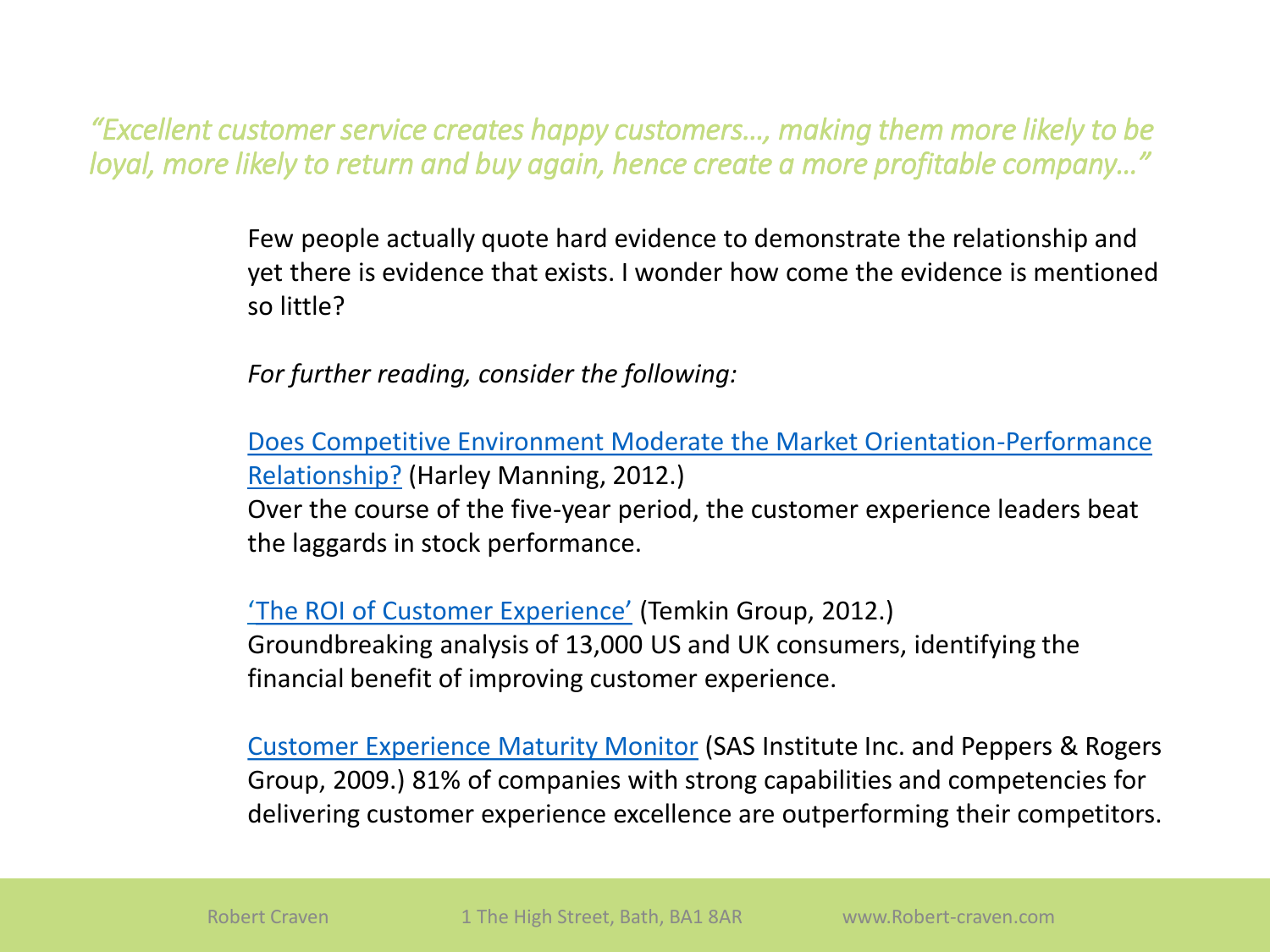### **The original book reads like a marketing book**

And so it should, actually. **Marketing = Customers.** End of



Two points to make here.

- Firstly, there has been an explosion of literature on the subject of customer expectations, service, engagement, delight, experience, perception, ecstasy, and so on. Each school of thought carries its own intellectual baggage, language and philosophy. It is a growth industry and this interest has to be a good thing.
- *Secondly,* much of the 'new' customer material has chased itself up its own stovepipe. Obsessed with being evangelically on the right side of 'the good', some writers have committed the cardinal sin of seeing 'customers' as a subject in its own right, philosophically superior to finance, marketing or operations!

Wrong.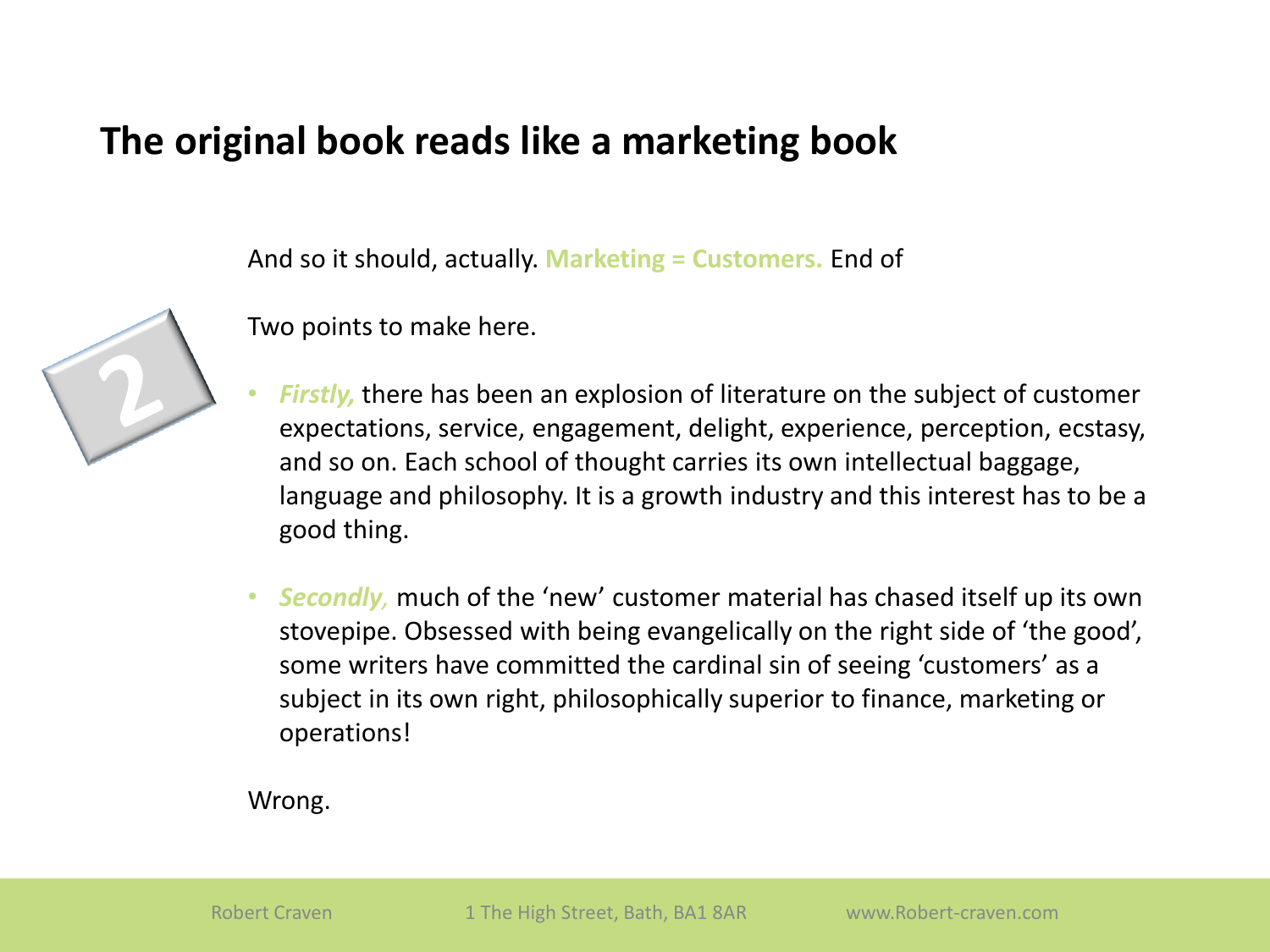Customers' is the focus of an organisation's work. Agreed.

However, this is not some rarefied atmosphere we are talking about. Honestly, it is not a place where you have to run a customer focus group to find out what the customers really think.

If you want to know what a customer thinks, then walk up to them and ask them!

*"You can't ask customers what they want and then try to give that to them. By the time you get it built, they'll want something new."* - Steve Jobs

> To that extent I believe that no book on marketing can ignore customers and likewise, no book on customers can ignore marketing.

Asking questions of your customers will not give you all the answers you need.

*"If I had asked people what they wanted, they would have said faster horses." -* Henry Ford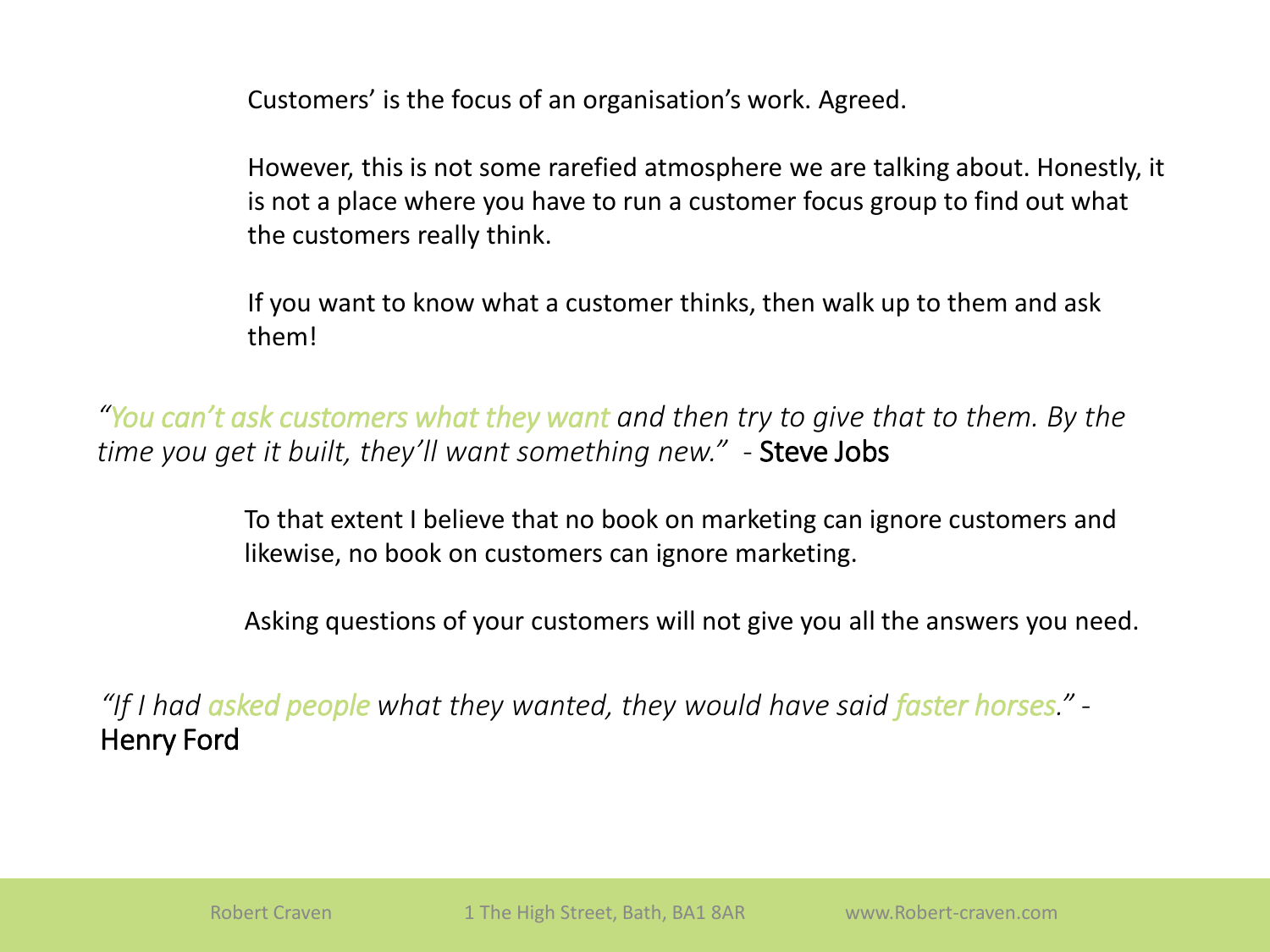### **Everything has changed**



The ubiquity of the internet has changed the speed and cost of communication as well as the number of people you can speak to at any one time. Fact.

On the one hand, we are all more connected than ever. On the other hand, we are less connected than ever. The lessons are clear for all to see. Surely.

As customers, we are fed up with an endless barrage of spam and so-called softsell techniques that originated in the sales department of some faceless monolith claiming to be 'close to the customer's every need and wish' and focusing on 'satisfying your every wish'… In effect they scream at you to 'buy from me at [www.please-buy-from-me.com](http://www.please-buy-from-me.com/).'

As [Yankelowich](http://www.slideshare.net/Futurelab/i-am-the-media-1451464) (2006) says:

*76% of consumers do not believe that companies tell the truth in advertisements, however 78% of consumers believe the recommendation of a friend.*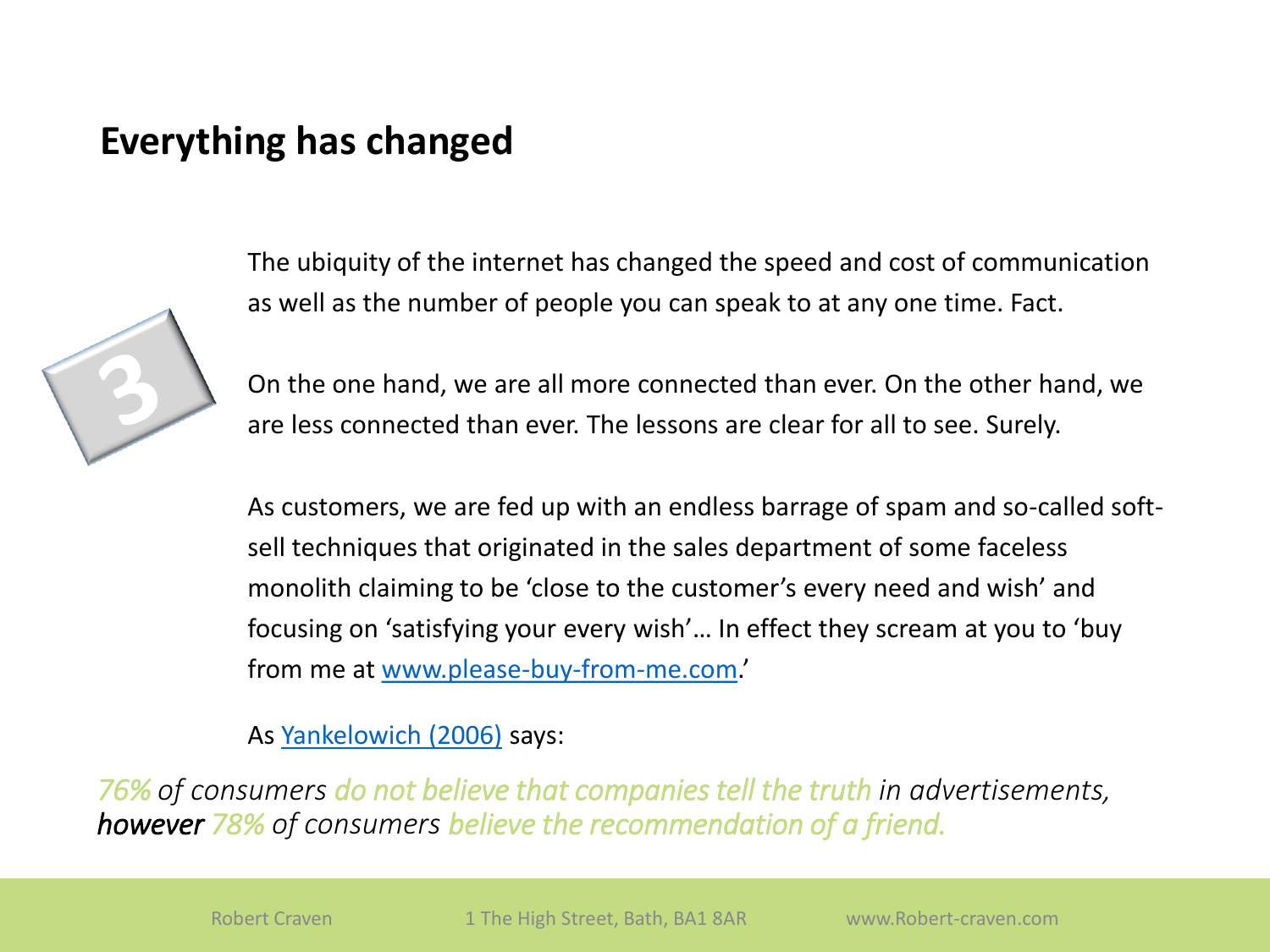**Word-of-mouth marketing** (based on customer experience) has become **more important than the advertisements.**

[And the reality is that the ads aren't working any more. \(](http://adage.com/article/news/marketers-worse-directing-budgets-wisely/235009/)Marketers Are Getting Worse at Directing Their Budgets Wisely**,** Advertising Age, 2012.)

Return on investment is collapsing as advertisers struggle to catch the eyeballs of an ever-distracted audience who have more and more to side track them away from a message.

Purchasers of one premium car brand used to visit the showroom, 5.2 times, on average, before making a purchase. This number is down to 1.2 visits.

#### **Why?**

Because people now do all their homework online and the dealership visit is simply an exercise to confirm that the online reputation is true in reality.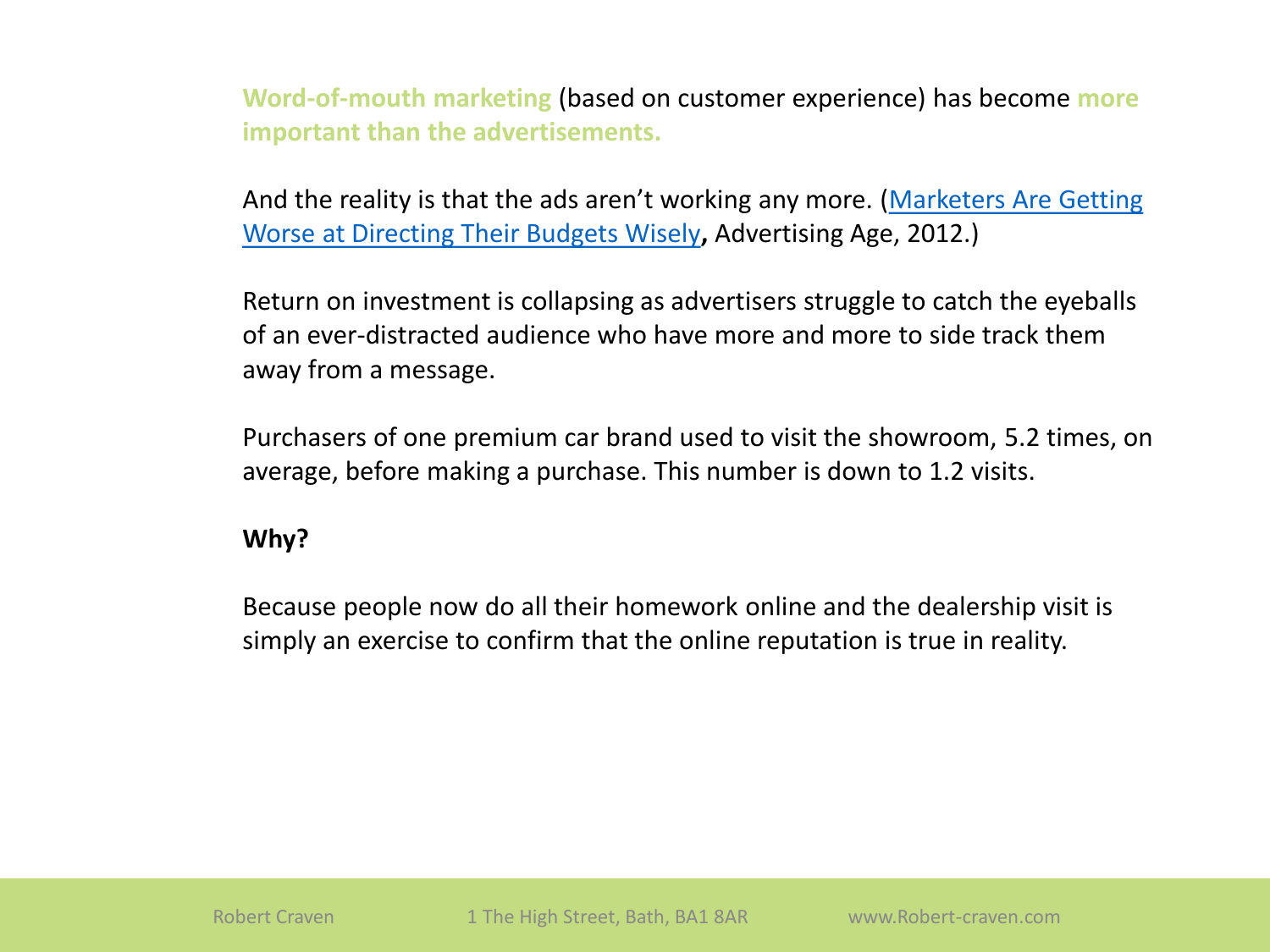# Nothing has changed



What customers and clients want from their suppliers (and from each other) still seems to be the old-fashioned stuff: courtesy, honesty, integrity, and reliability.

People still talk... but to more people.

Despite what people say, most people do not, I repeat, do not buy on price.

*"The average proportions of consumers across all categories who were motivated by price was around 10%"*

*–* Advertising in a Downturn, IPA Report, 3/2008, p5

Think about your most recent purchases, business-to-business or business-toconsumer. The decision to buy is made on non-rational criteria… reputation counts for more and more.

Robert Craven 1 The High Street, Bath, BA1 8AR www.Robert-craven.com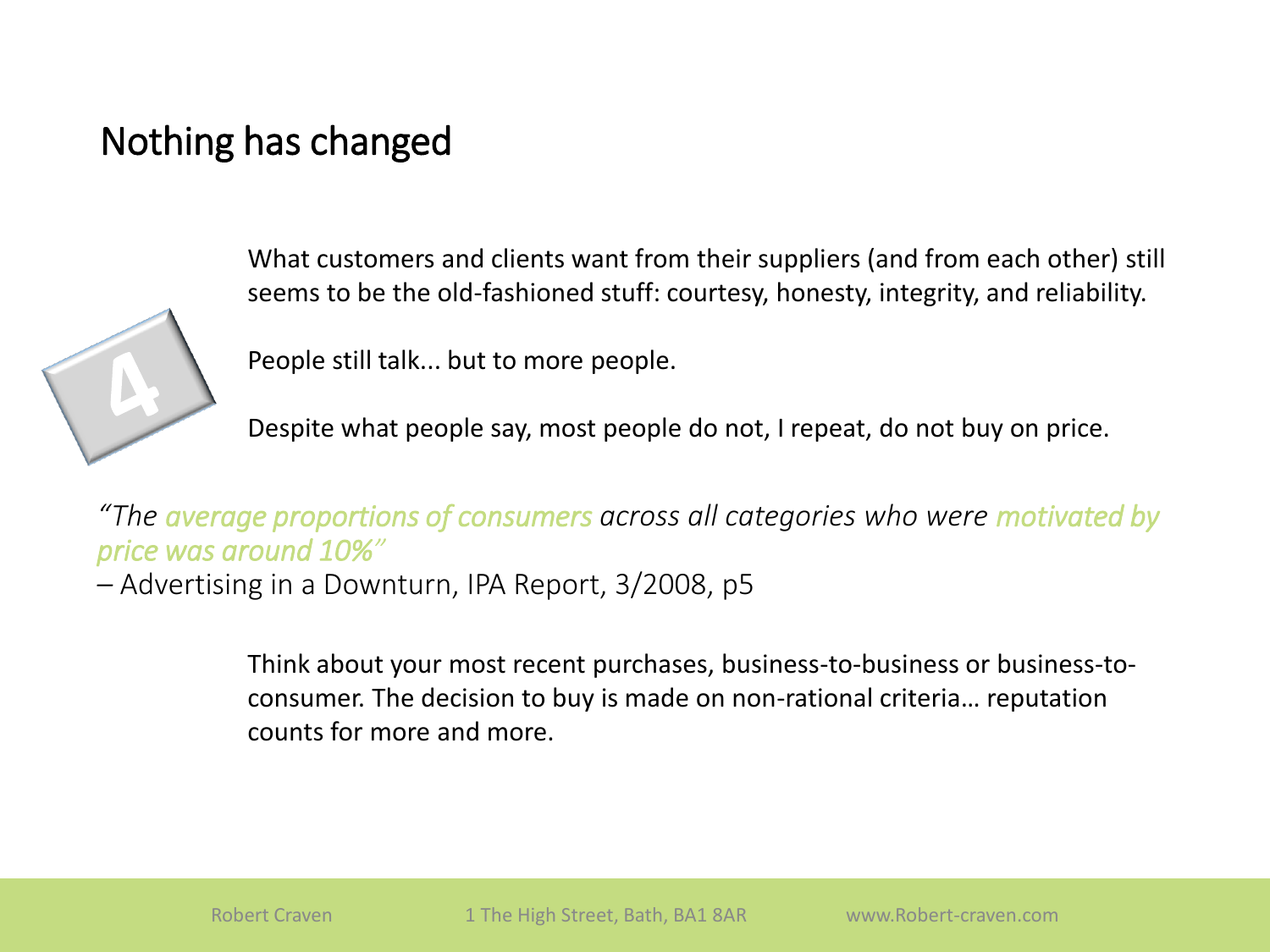### Relationships vs transactions



For many products we want a relationship with the seller; for others we just want the cheapest. The trick is to know who wants what and when.

It is simply **not true that customers always seek great customer service**. I do not want customer ecstasy when I buy a pint of milk!

There are business models based on minimum service levels and low cost (eg Ryanair or EasyJet) that seem to buck the quality service mantra. They do not focus on excellent customer experience but on excellent prices and that seems to create loyalty (and profitability) despite what the customer evangelists had hoped!

Robert Craven 1 The High Street, Bath, BA1 8AR www.Robert-craven.com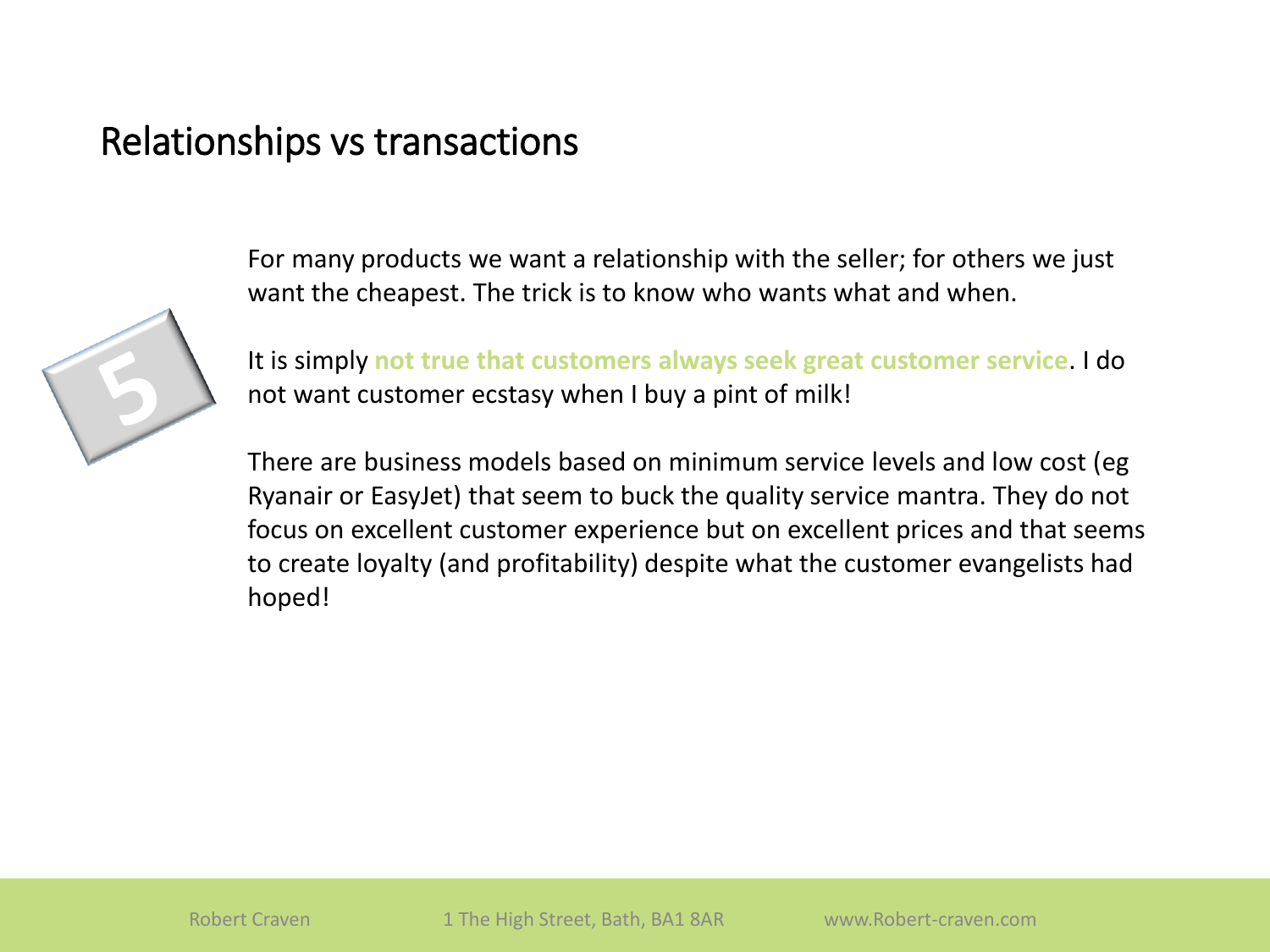### Easy to describe; so few people get it right...



Even in a recession when it is more important than ever, most businesses still can't seem to get this customer service thing sorted. I just find it unbelievable.

Some days, every so-called customer service call, every person behind a counter or who answers the phone seems incapable of simple, basic courtesy. When was the last time I was blown away by legendary customer service? (see [Where are the Delighted Customers?](http://robert-craven.blogspot.co.uk/2011/05/where-are-delighted-customers.html) Robert Craven blog)

Well, it wasn't yesterday!

I discover that leading global customer service award-winners have no book of words, no philosophy. My jaw drops as executives mumble that they **"just leave the boys and girls to get on with it".**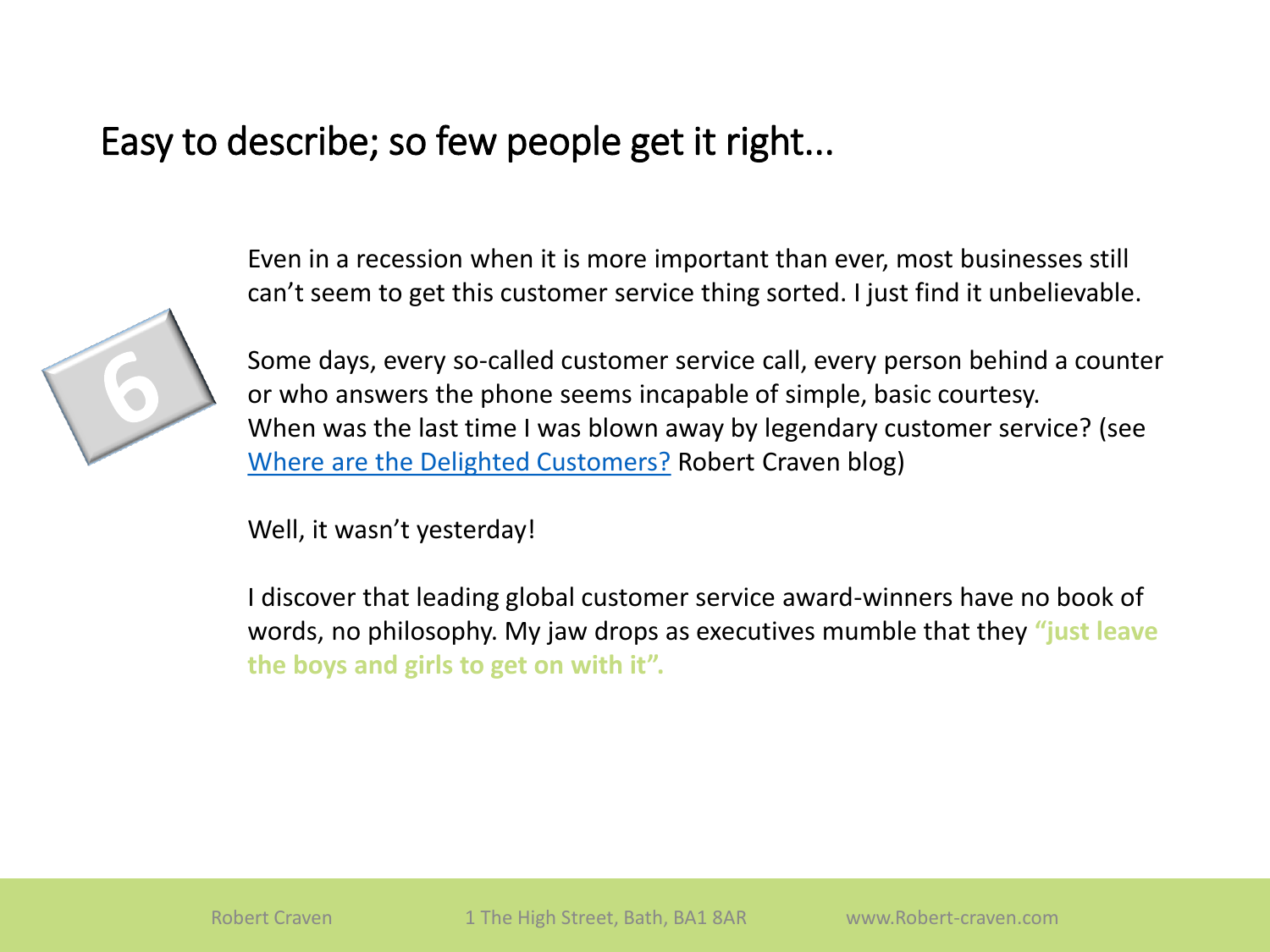Get on with what? With being nice? Who? What? When? Where? How? And then they ask me:

*"Why do you think we are no longer the number one in our industry? Why do you think sales and profits are declining?"*

> What are these so-called executives with their fancy MBAs paid to do? Have they never thought to look up a few basics on Google??

Bain & Co interviewed 362 accountants:

- 80% believe they provide a superior customer proposition
- but only 8% of their clients agree!
- That's a deliver gap of 72%!

These kinds of statistics create compelling evidence about how big the gap is between what companies believe they are doing and what their clients really think!

[Closing the Delivery Gap, Bain & Co, 2005](http://www.bain.co.uk/bainweb/pdfs/cms/hotTopics/closingdeliverygap.pdf)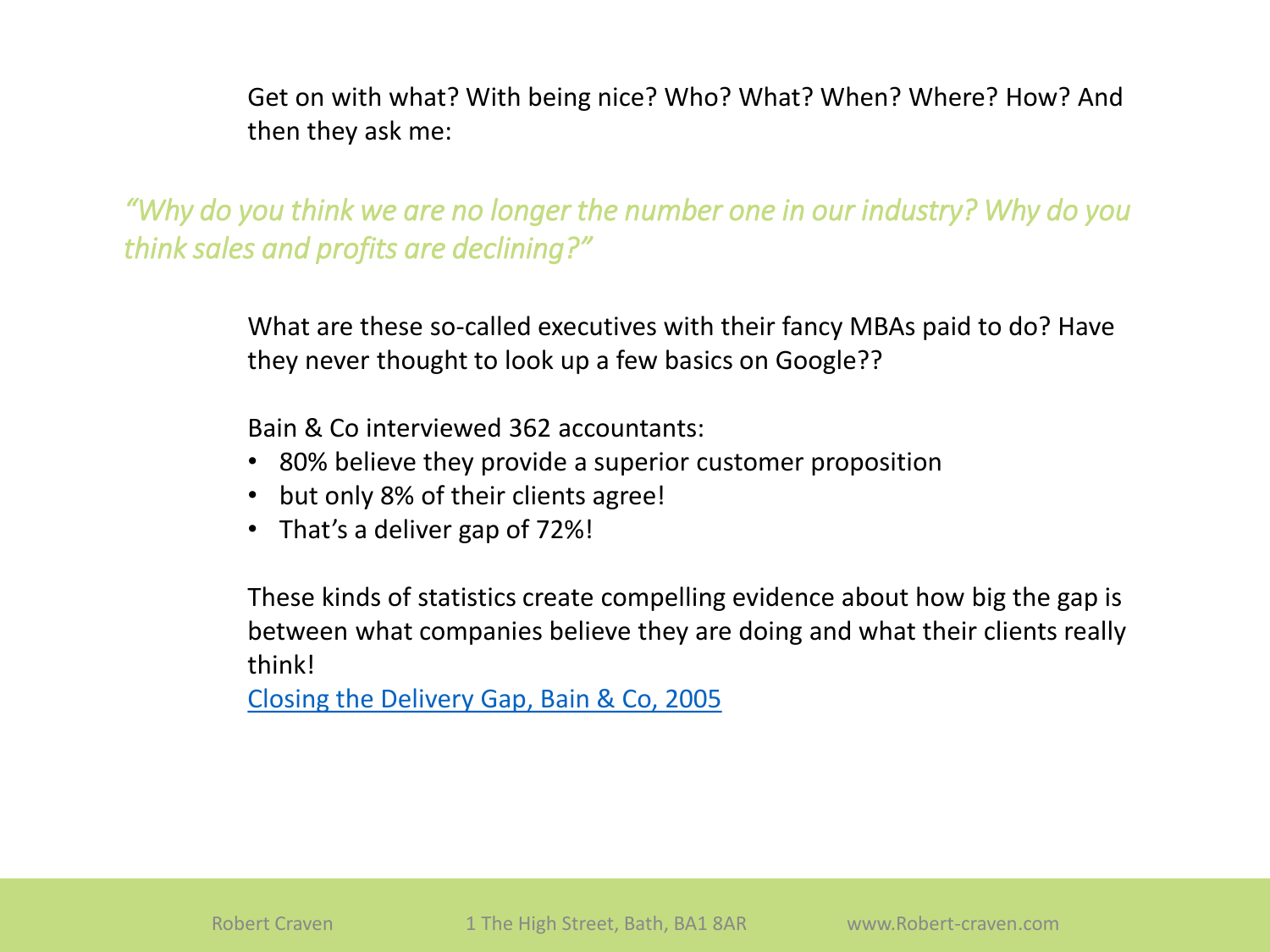# The same case studies of 'best practice' get trotted out endlessly



Southwest Airlines, Disney and Ritz Carlton have had Virgin Business Class and Zappo's added to their ranks. And that's about it! Maybe I exaggerate.

However, there is not a deep, wide and rich territory of case studies that people can quote and study.

There is no shortage of great, one-off examples, but there seem to be precious few examples of known company names that deliver… and do this **constantly** and **consistently**. Many fall short at some point.

For every lover of a well-known service there is someone who hates the service with a venom disproportionate to anything that may have happened to them!

Robert Craven 1 The High Street, Bath, BA1 8AR www.Robert-craven.com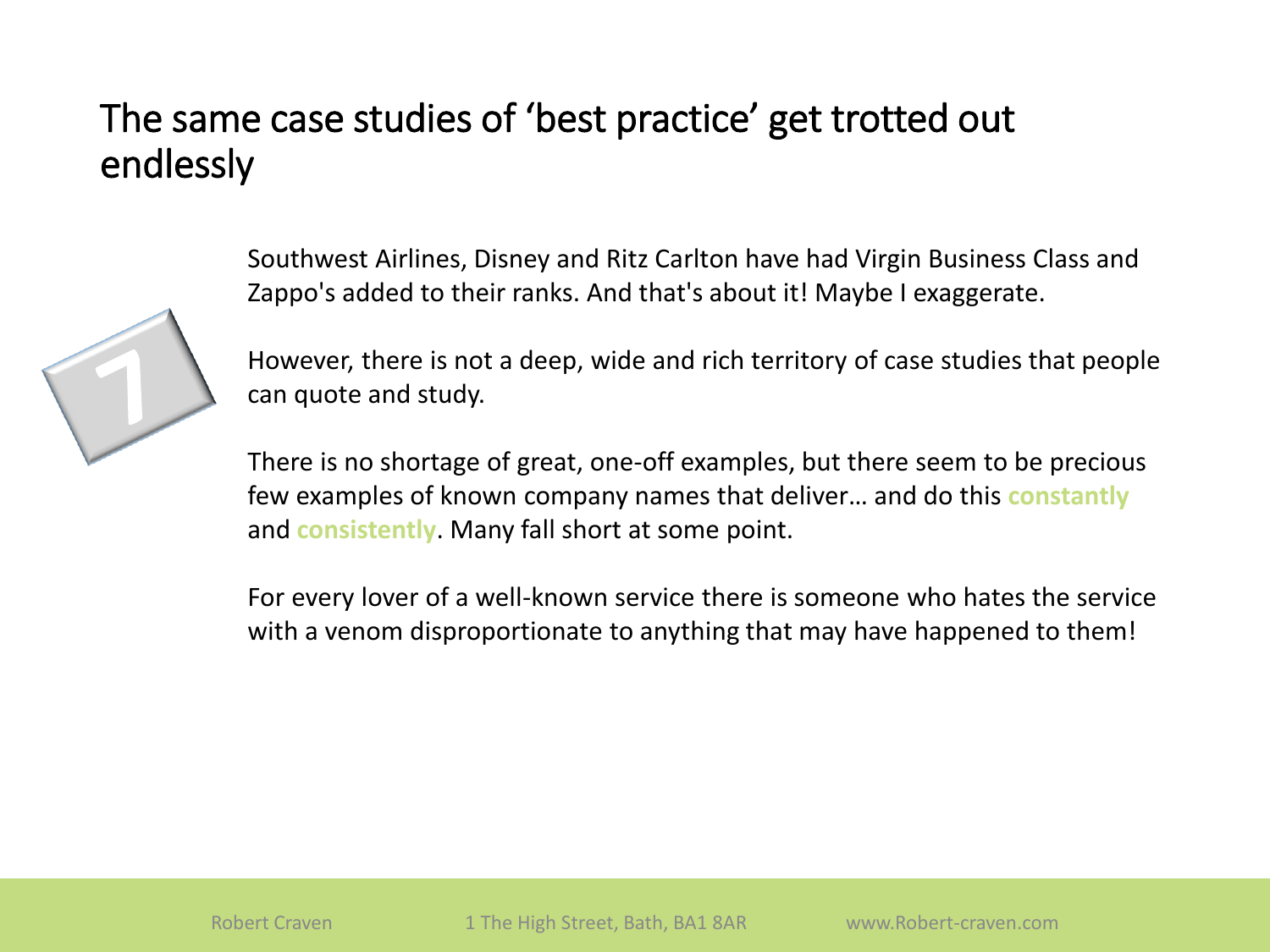# Has much changed in 10 years?

I would love to say 'yes' but actually I don't think much has changed.



I often seem to be writing about the same subjects:

- Marketing seems to under-deliver for most companies
- Don't compete on price
- Lots of companies talk up customer relationships; however, in reality, they are still obsessed with profit first (and it shows)
- There is still not enough serious engagement with customers
- Customers feel constantly let down and disappointed as the 'promises' fail to materialise yet again. (When will they ever learn?)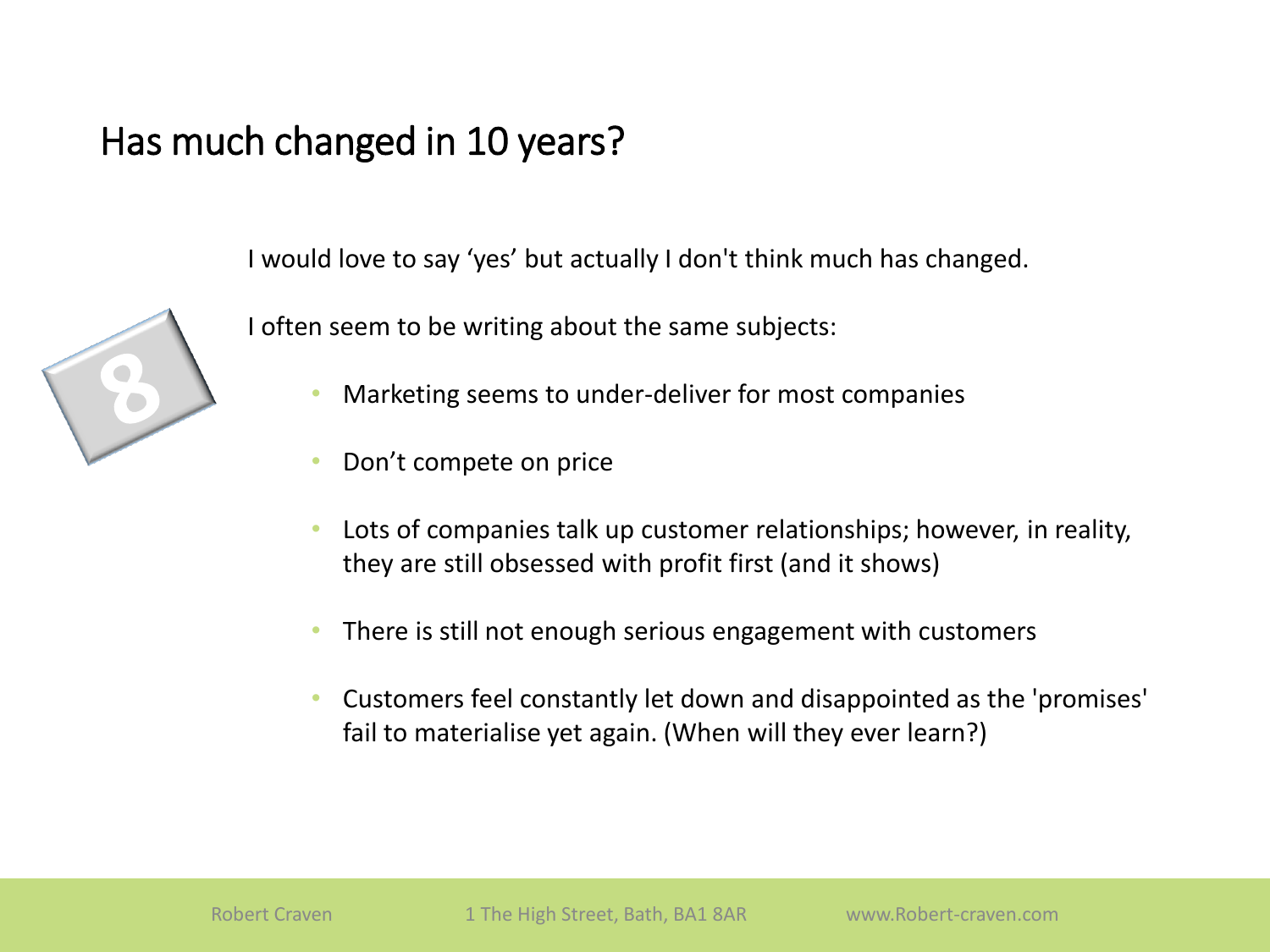# But... new technology, the internet and the rise of social media has changed everything



New technology, the internet and the rise of social media has meant that it is easier and cheaper than ever before to get close to the customer.

Yet so many fail to do this successfully.

I do believe that the 'Disney influence' has a lasting impact. We visit the Disney Store (or Disneyland) and we see what great customer care looks like. We carry that sense of being the 'important customer' with us and this affects our expectations of other engagements – we expect more.

However, this creates a bigger gap between our expectations and our day-to-day reality. And even if the reality is improving, we have to remember that, at the same time, the great exemplars are also upping their game.

**The gap continues to exist.**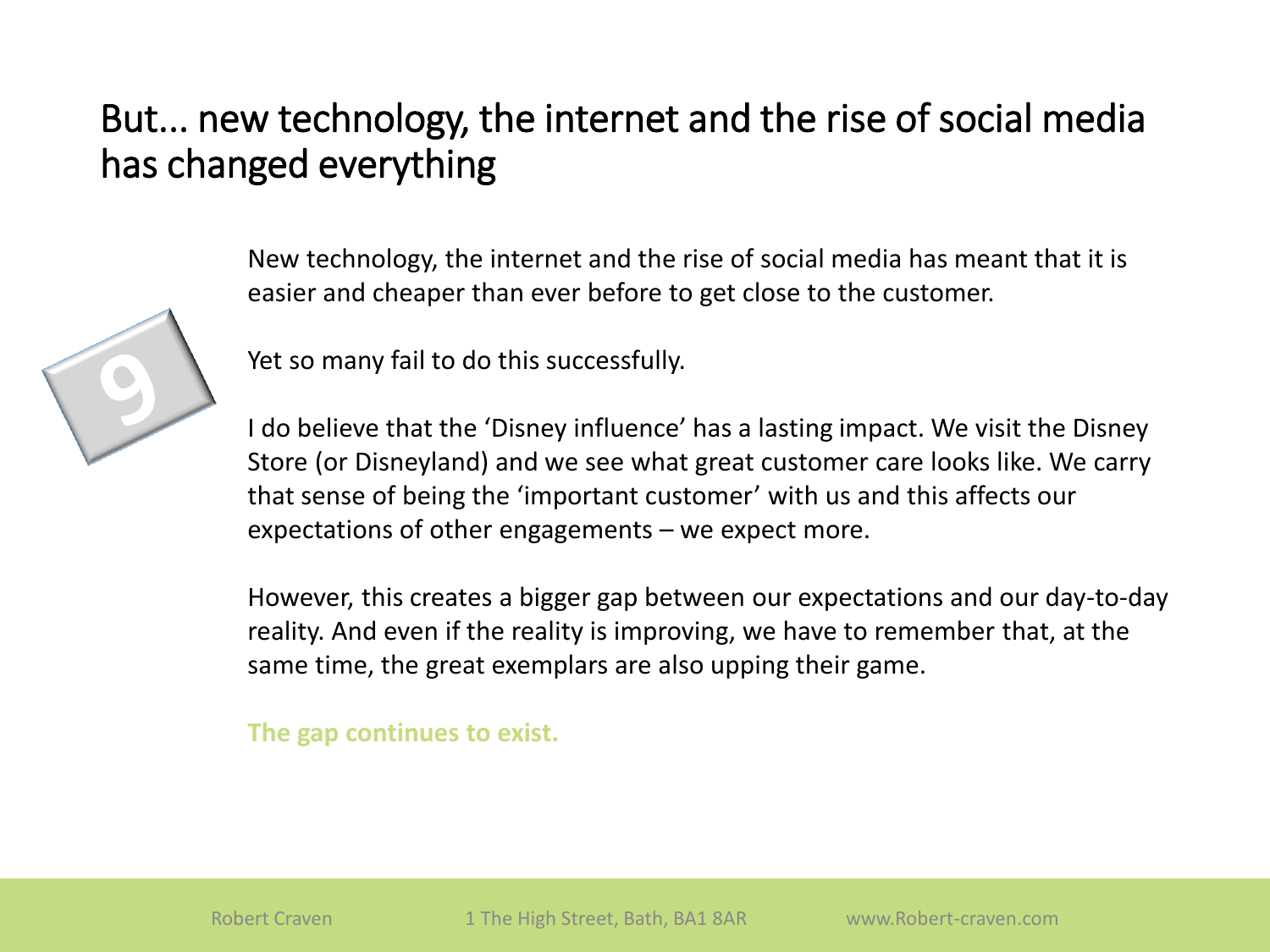### The problem is still the same…



**Most businesses simply do not see customer service as their number one priority.** 

They do not measure it above other success criteria... they mean to be customer-focused but the accountants take over and insist on trying to measure the value and the ROI of every cost that is incurred...

They pay lip service to quality service, that is all.

This is especially the case in a recession when the accountant seems to be the key influence in most business decisions.

Put simply, as long as pizza restaurants measure 'bums on seats' or 'the number of pizzas sold' then that is what they will focus on. What gets measured gets done. In this world, customer satisfaction is not given the same value, worth, merit and importance as ROI, profit and cash.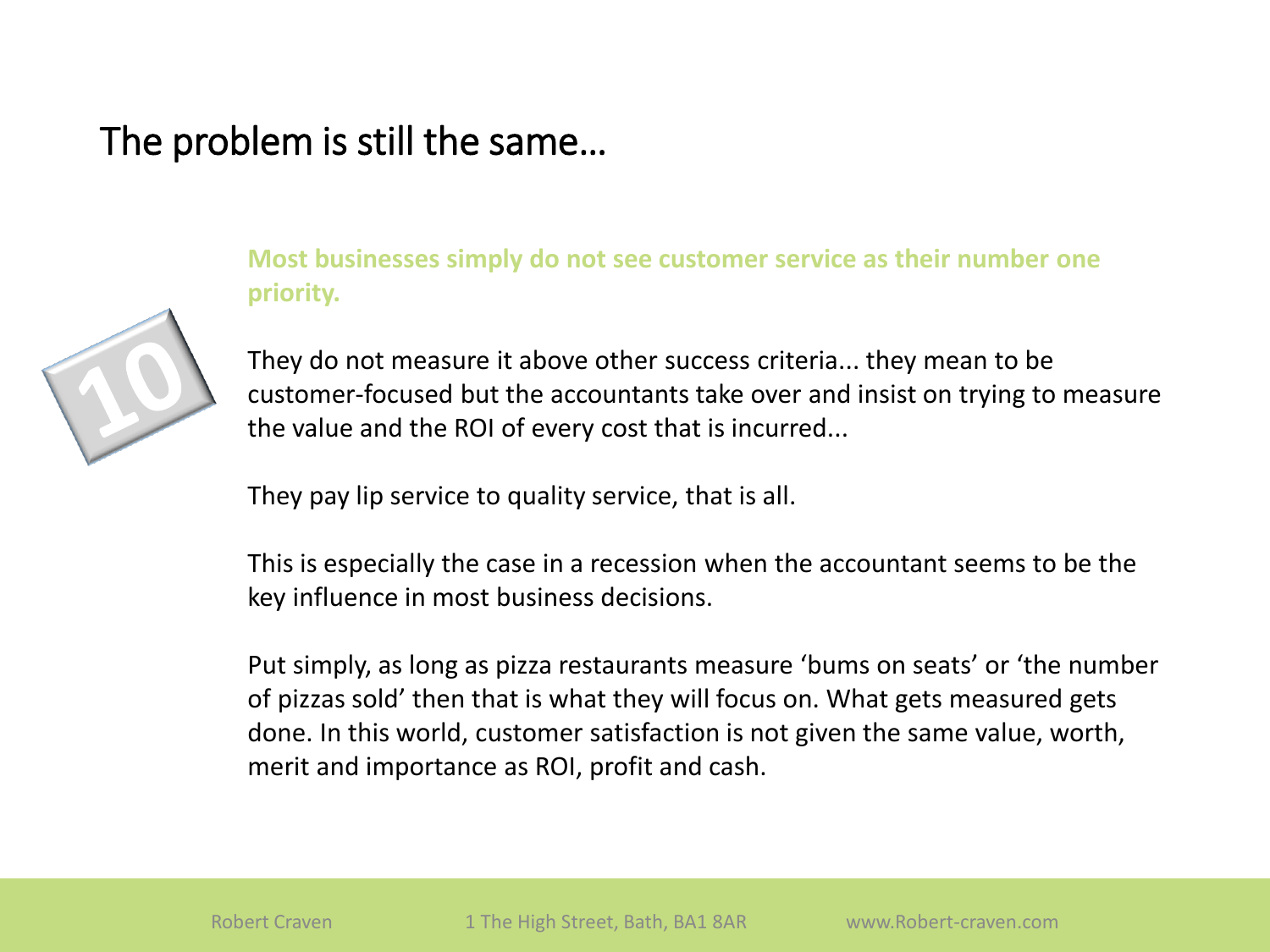There is simply too much upside-down thinking.

Any sane person can see that **focusing on profit above all else is a short game.** 

Putting profit above customer satisfaction gives a result for today but it is clearly not sustainable.

The 'best companies' (according to Management Today, who are all profitfocused) go bust. So said/say Professors Peter Doyle and Malcolm McDonald and they have the facts to prove it [\(Strategic Marketing Planning, M McDonald](http://www.slideshare.net/lalitkale/how-to-create-strategic-marketing-plan))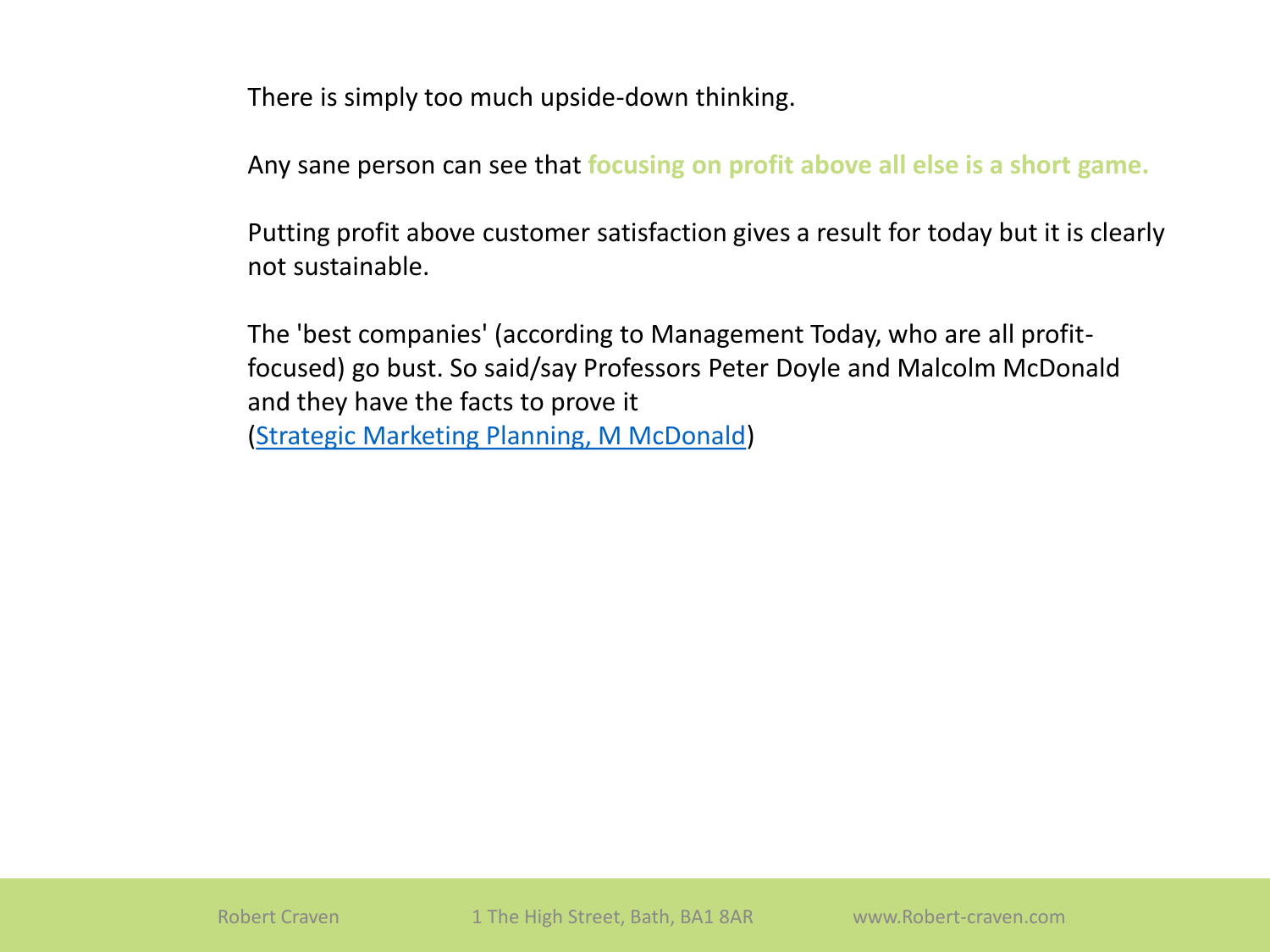## There is a new body of literature

Does it help us to understand the new world?



It is really exciting to see a whole new world of customer-focused books.

[Amazon.com cites 44,421 book titles with the word 'customer' in them \(](http://www.amazon.com/s/ref=nb_sb_noss_2?url=search-alias=stripbooks&field-keywords=customer)Aug 2013).

Business schools now have professors and even departments that specialise in trying to understand the customer relationship. This must all be a good thing.

Added to this we have some superb lists of hugely compelling (one-off) customer statistics to support most every argument:

*A 2% increase in customer retention has the same effect as decreasing costs by 10% –* [Leading on the Edge of Chaos](http://www.amazon.com/dp/0735203121)*, Emmett Murphy & Mark Murphy.*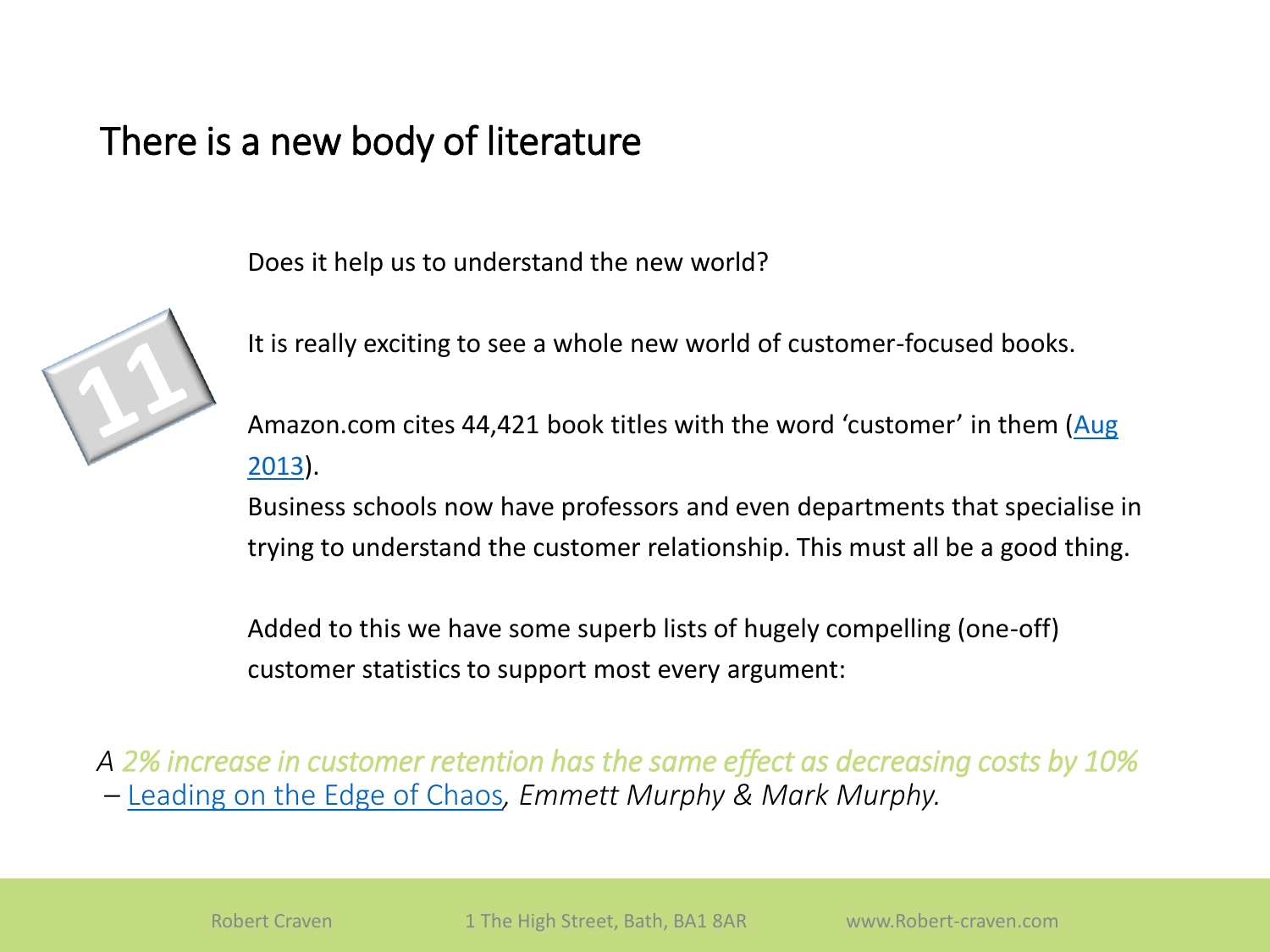*A 5% reduction in the customer defection rate can increase profits by 5–95%* – [Prescription for Cutting Costs](http://www.bain.com/Images/BB_Prescription_cutting_costs.pdf), *Bain & Company/Reichheld, 2001.*

*70% of buying experiences are based on how the customer feels they are being treated*  – [Consumer Decision Journey,](http://www.mckinsey.com/insights/marketing_sales/the_consumer_decision_journey) *McKinsey & Co*, 2010.

*78% of consumers have bailed on a transaction or not made an intended purchase because of a poor service experience –* [Good Service is Good Business](http://about.americanexpress.com/news/pr/2011/csbar.aspx) American Express, 2011

*Price is not the main reason for customer churn, it is actually due to the overall poor quality of customer service –* [Achieving High Performance…](http://www.accenture.com/SiteCollectionDocuments/PDF/Accenture_Utilities_CustomerAcquisitionRetention.pdf) Accenture, 2010*.*

> And the list goes on with statistics that are quoted all over but are actually based in substance. These are not simply apocryphal urban myths.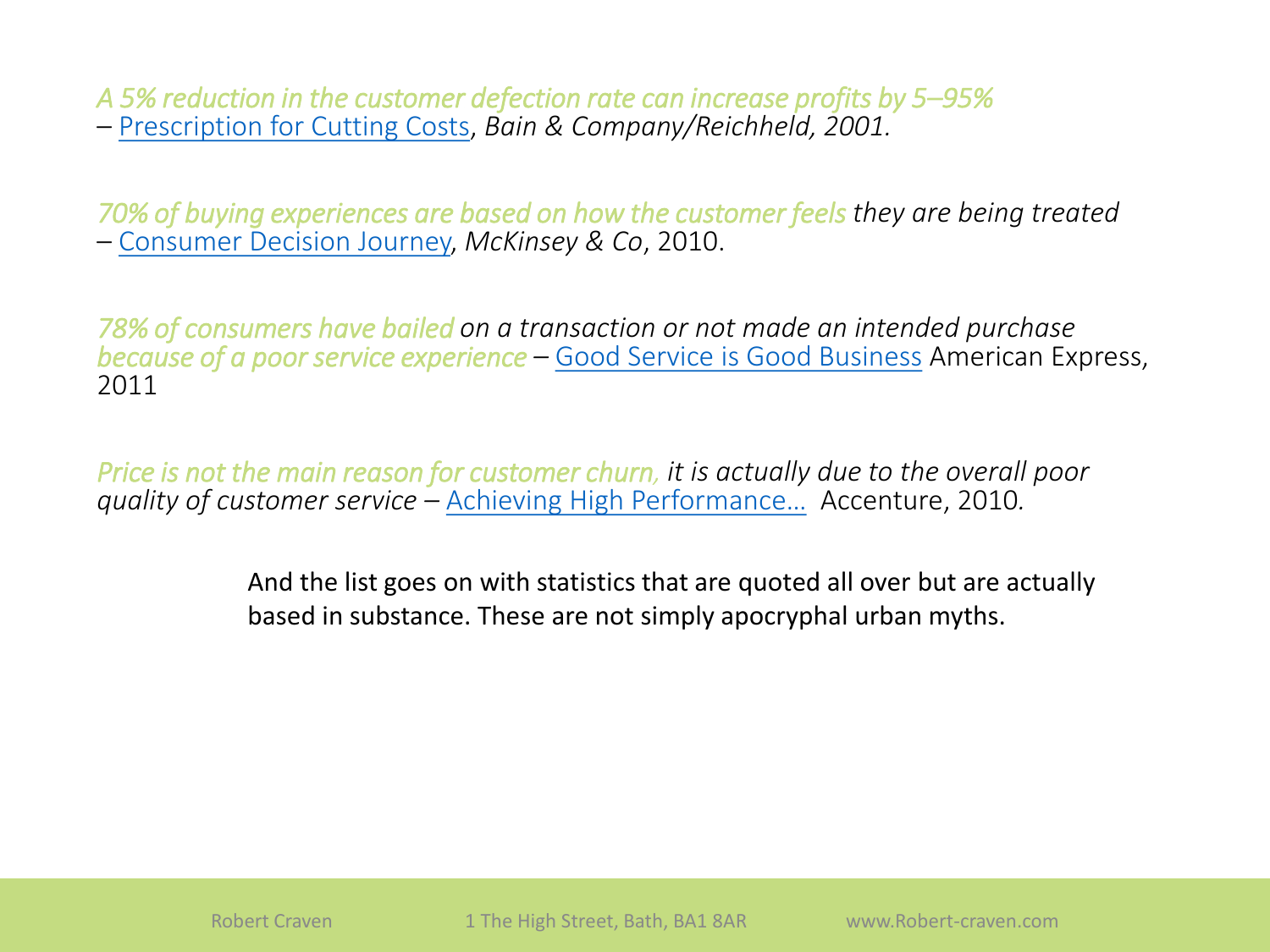[According to the White House Office of Consumer Affairs as reported in](http://returnonbehavior.com/2010/10/50-facts-about-customer-experience-for-2011/) Return on Behavior magazine:

- Only **4 percent of dissatisfied customers** actually **speak up**
- **Loyal customers** are worth up to **ten times as much as their first purchase**
- **The probability of selling to a new customer is 5-20 percent**, while selling to an existing customer is 60-70 percent
- It takes **12 positive experiences** to **make up for a single bad experience**
- **Negative interactions** with a business are **spread to twice as many people** as positive ones
- It costs over **six times more to get new customers** than it does to keep one
- For every **customer who complains, 26 others don't speak up.**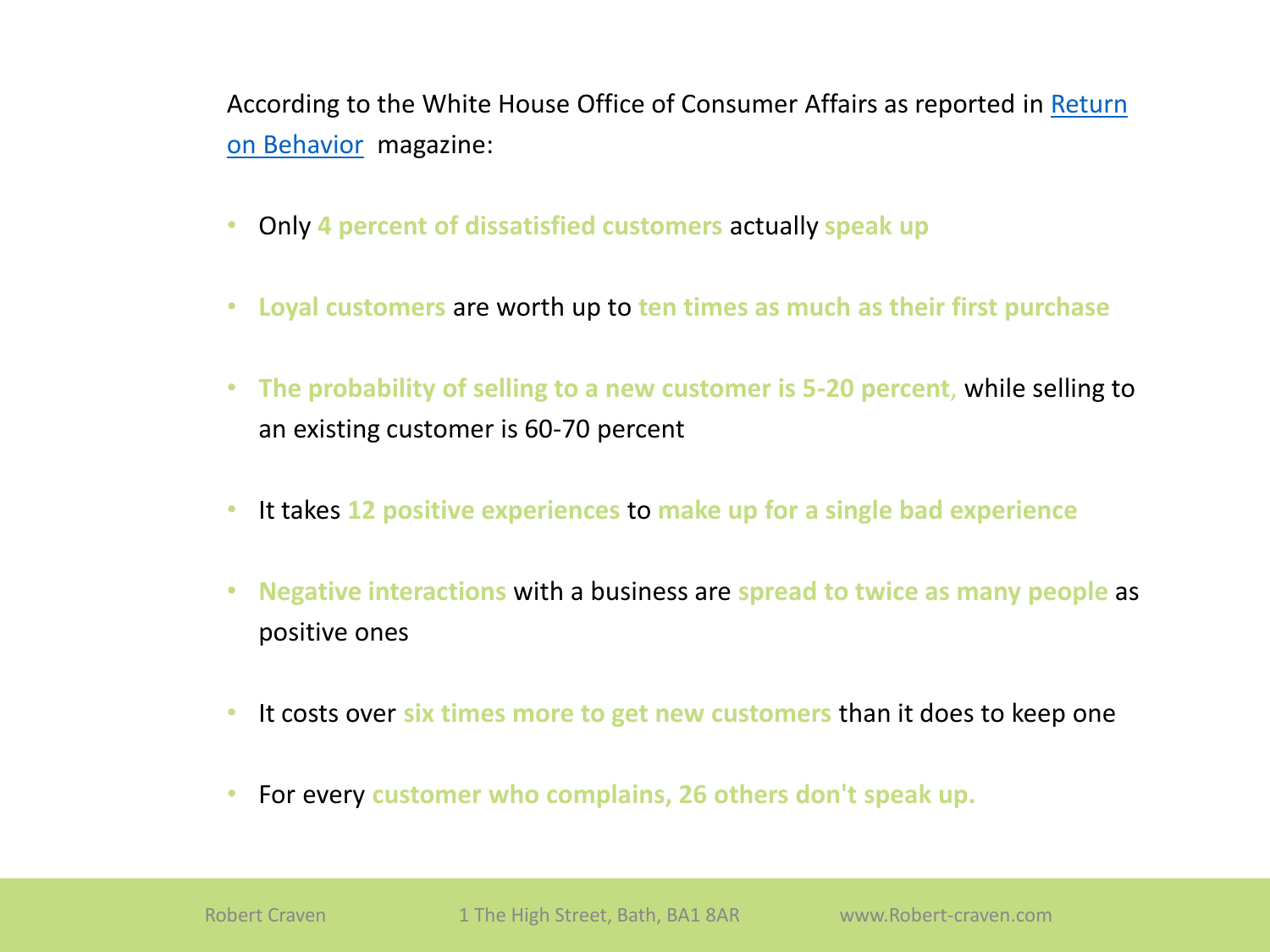However, I must ask, how much of this research effort is actually translating to the coalface?

I firmly believe that delivering legendary customer service is fundamental to running a successful modern business. How difficult can that be to do?

The original *Customer is King* book explicitly describes a world where one needs to put the customer at the centre of understanding how and why they buy.

[New work citing the Death of the Sales Funnel](http://www.mckinsey.com/insights/marketing_sales/the_consumer_decision_journey) and McKinsey's Consumer Decision Journey builds on this assumption.

The internet has created the notion of the **[ZMOT.](http://www.zeromomentoftruth.com/)** Once, people's first Moment of Truth was picking the product from the shelf; before they do that, the zero moment of truth happens when people Google to check reviews and prices before they get anywhere near the shelf: the Zero Moment of Truth (ZMOT). My obsessive focus on getting customers to help you and word-of-mouth marketing has become a reality!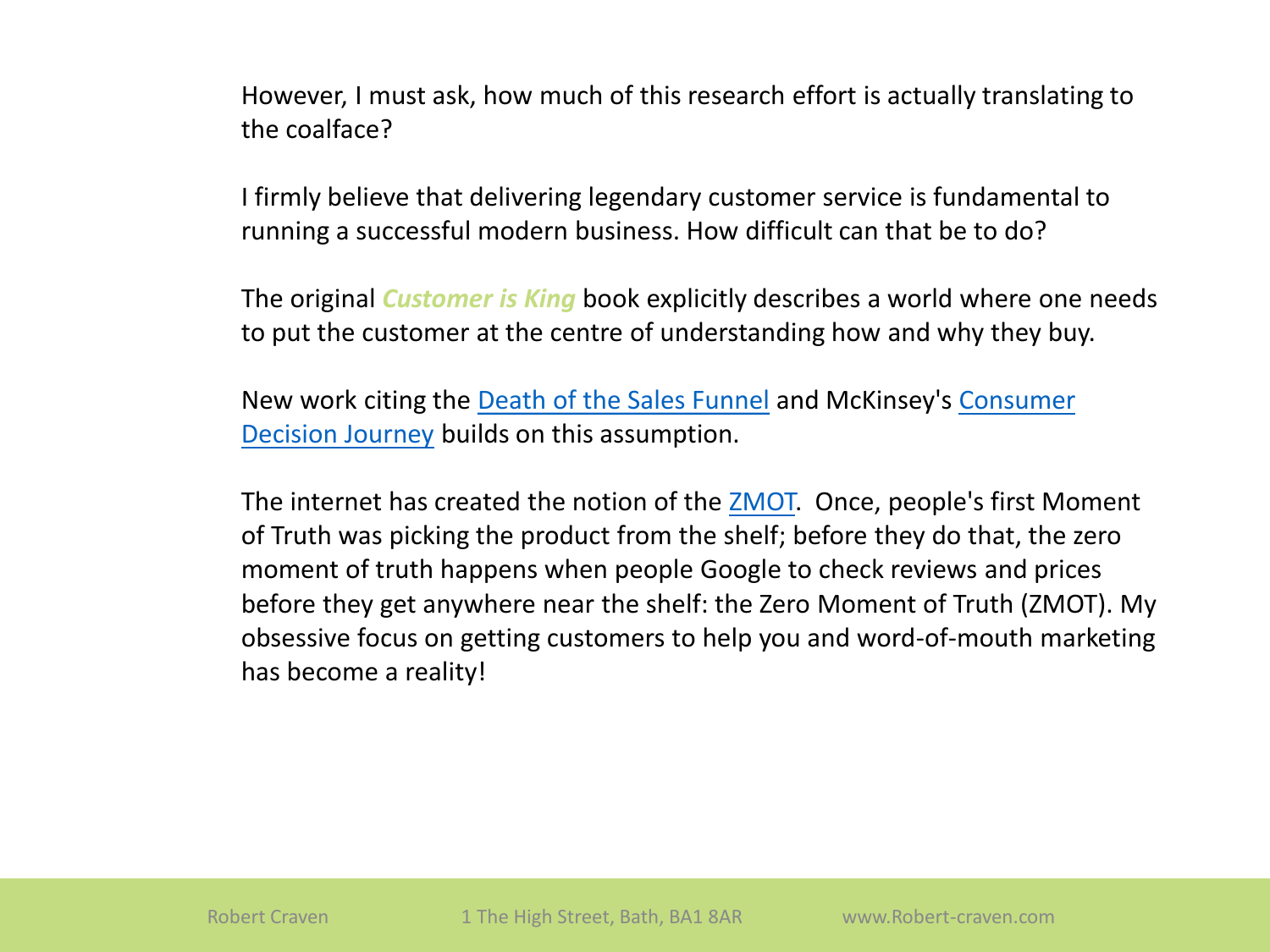# The book is just a rant from a grumpy old man

Has anything really changed?



Am I still a grumpy old man? Was I a grumpy old man?

Have the gaps between the good, the bad and the ugly just got worse?

Yes, it still drives me bonkers that customer-facing staff can be incapable of basic [courtesy... The Little Britain sketches where the worker repeatedly says,](http://youtu.be/0n_Ty_72Qds) "The computer says 'NO'", is typical of the dreadful levels of customer service that still pervade so many of our attempts at receiving rudimentary service.

But... the opportunity is still there. It always was and it looks like it always will be.

*81% of customers would be willing to pay more in order to receive superior customer service – [Why Customer 'Satisfaction' is No Longer Good Enough](http://www.oracle.com/us/dm/ora-rightnow-whitepaper-12-10719-1882784.pdf), Oracle, 2012.*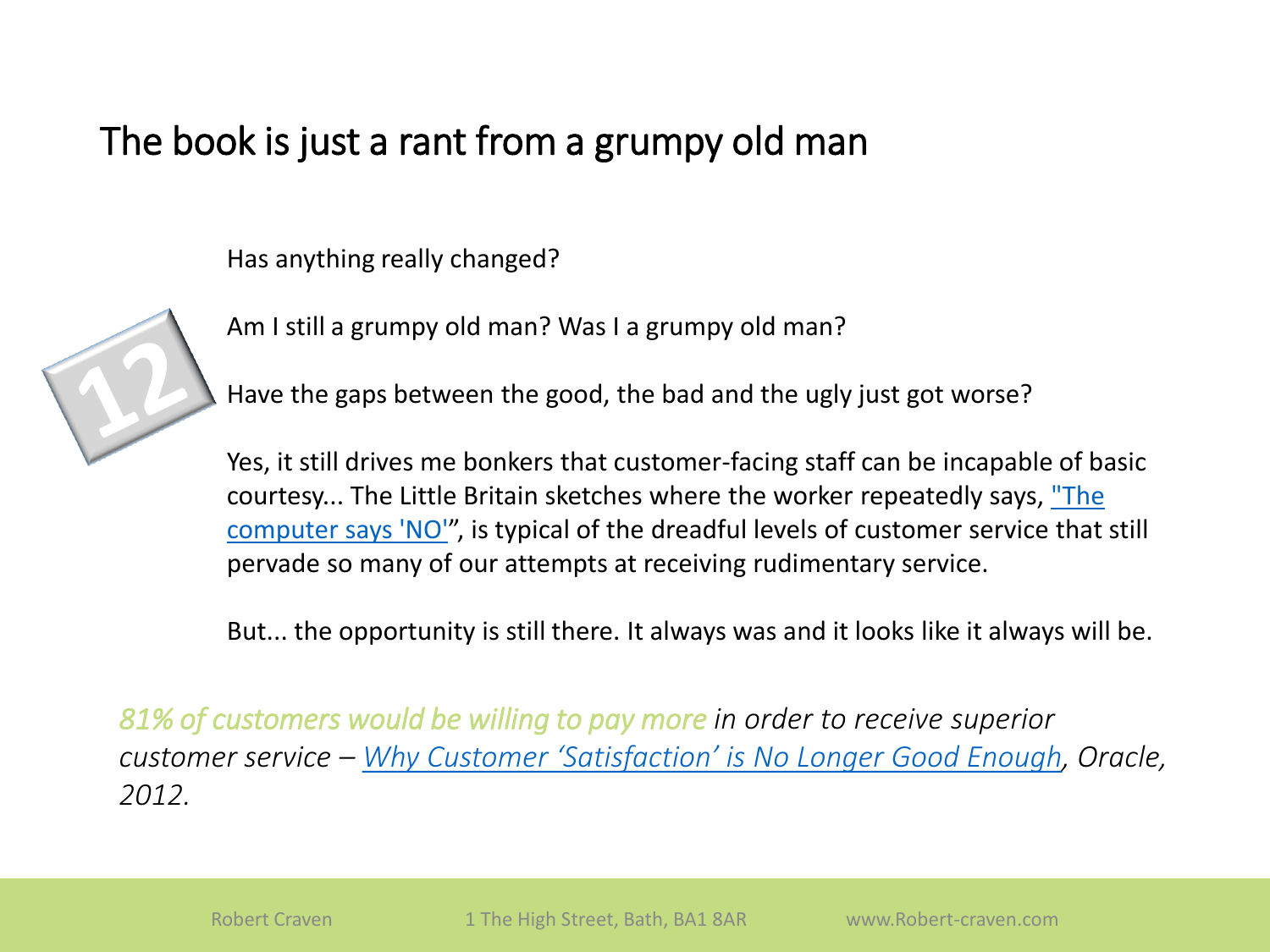*90% of UK shoppers walk away without buying something if they get bad customer service! 41% of shoppers said the biggest frustration is lack of interest in their needs – [Market Force Research](http://www.talkingretail.com/news/industry-news/poor-customer-service-%E2%80%98driving-shoppers-out-of-the-high-street%E2%80%99-says-analyst)*, 2012

The book is not a rant although it may appear like that in places.

In fact, this book is about the opportunity that is out there for nearly every business.

It is plain and simple that most customers want to be treated with courtesy, respect and good manners. Anything above that is a bonus. Meanwhile, in this so-called service economy, it is rare for these fundamental basics to be delivered.

**You just need to be 5% better than your competition and you will stand out with stellar brightness** while the others mither and mope around amidst their own mediocrity.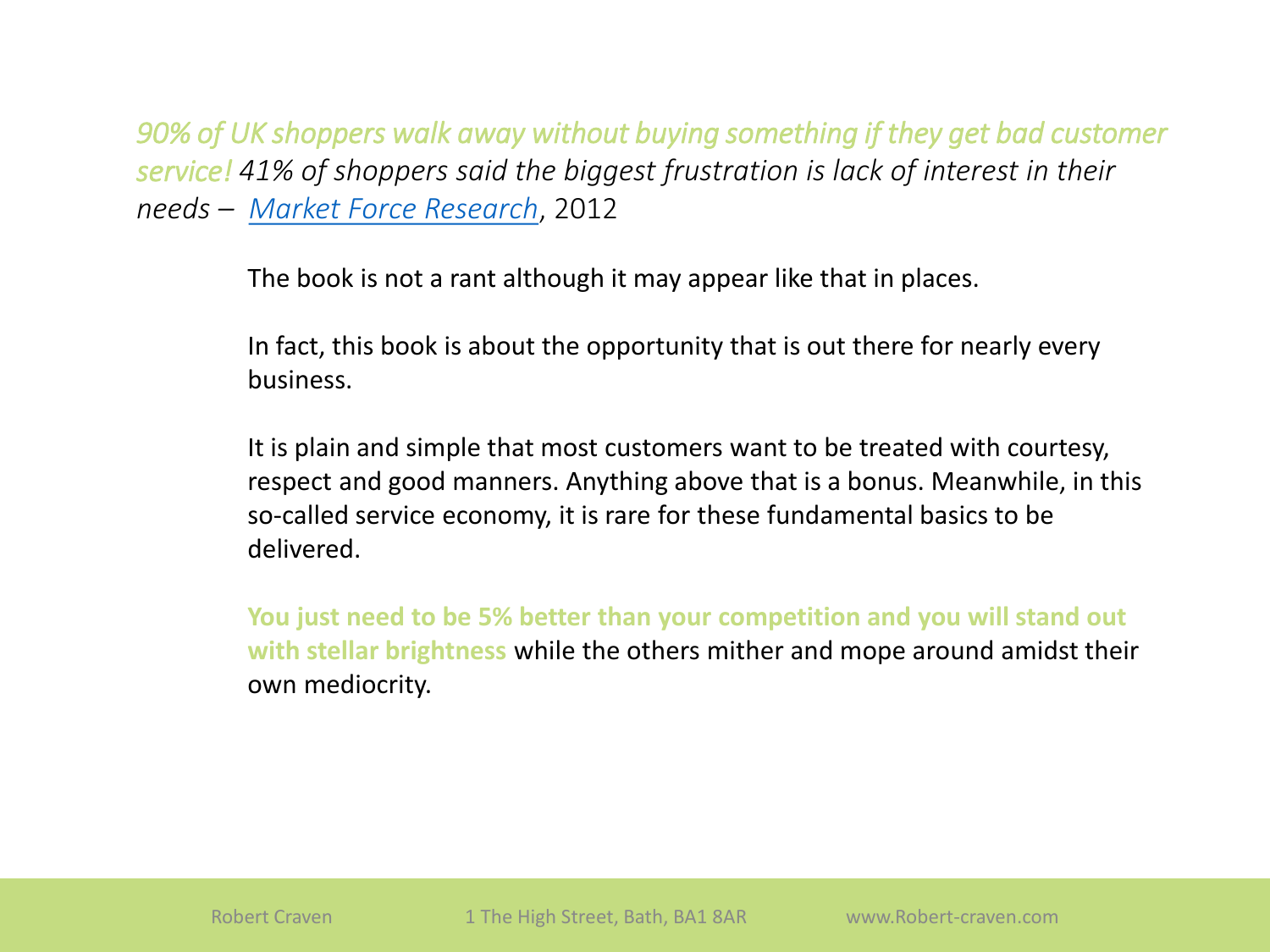# Is the customer experience really the next competitive battleground?…

#### **YFS!**



- *83% of UK business leaders feel that customers are the biggest driver of change and are the biggest pressure point for businesses today*
	- *–* [Gaps in UK PLC's Ability to Remain Competitive](http://www.fujitsu.com/uk/news/pr/fs_20120521.html)/Fit to Change, Fujitsu, 2012.
- *53% of UK businesses believe that customer service has become more important over the past 12 months* – [Sage Business Index,](http://www.sage.co.uk/blog/index.php/2012/03/customer-service-critical-to-success/) 2012.

It is clear that **Customer Service is the next big battleground.**

Companies have cut as lean as they can so the only thing that's left for them is differentiation... not by price but by the quality of customer service and the customer experience.

*"The customer experience is the next competitive battleground"* 

*–* Jerry Gregoire, former CIO, Dell.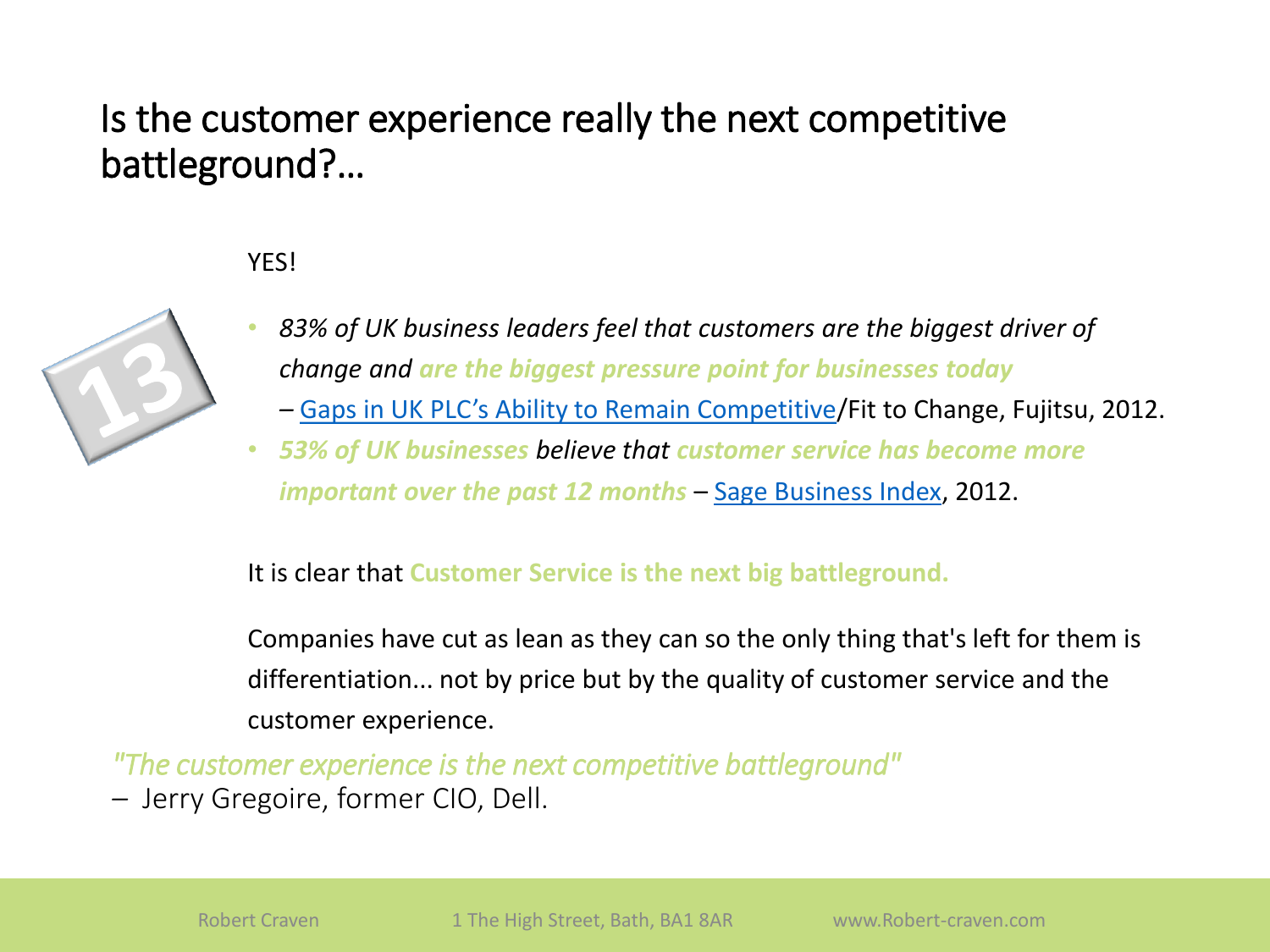# A few final thoughts

The race is now on.

No-one says that you have to put your customer first.

You are not obliged to.

However, I would like to remind you of the fable of the Emperor's New Clothes and how the Emperor refused to hear or acknowledge the truth of his situation but listened to the sound of his own sycophantic supporters (until a child pointed out his nakedness).

Surely it is blindingly obvious that **you must understand what your customer is thinking and feeling about you**…?

Surely it is blindingly obvious that **you must imagine the world through the eyes of your customer and not just apply your own myopic lens to the outside world**…?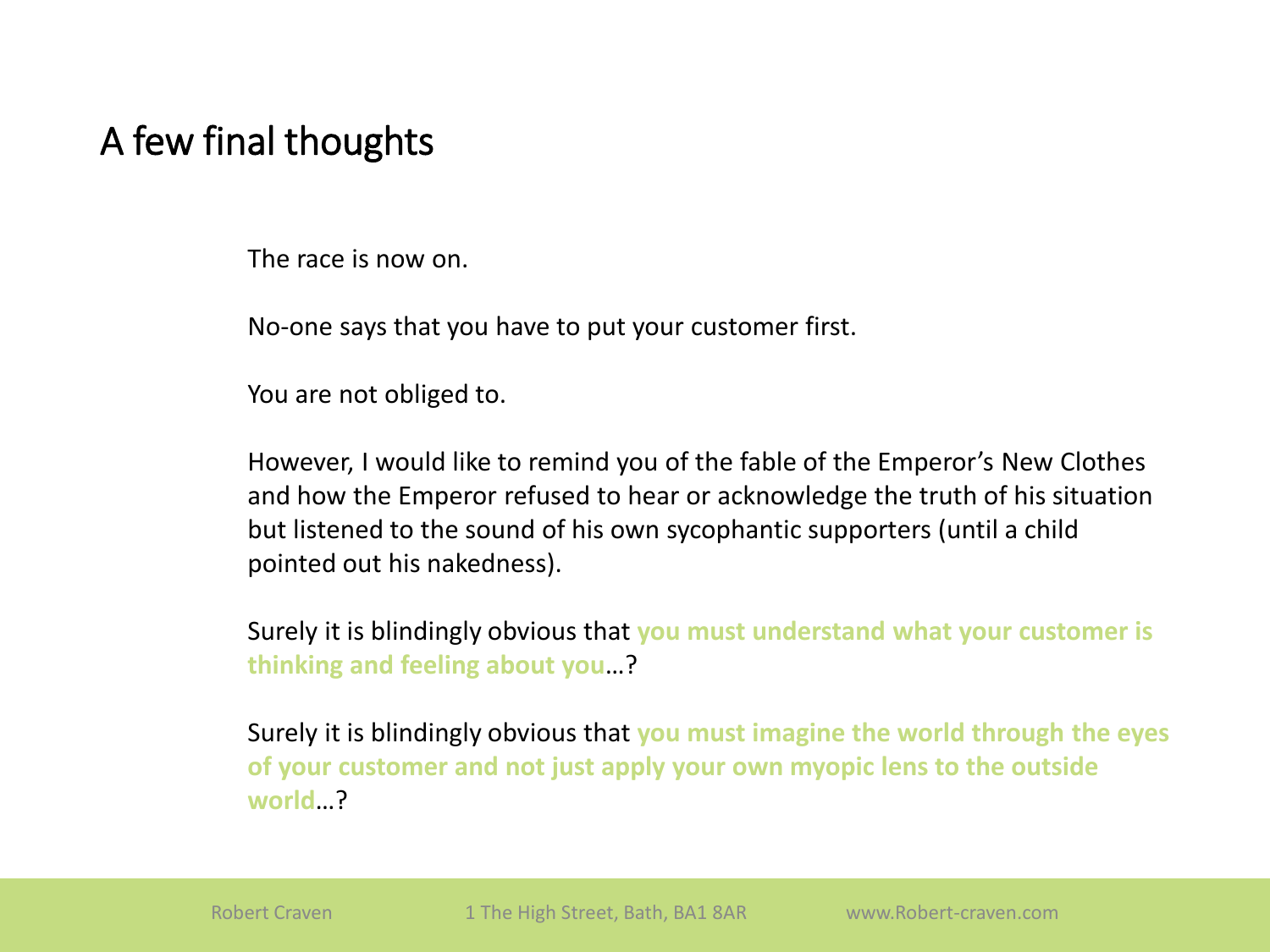I suspect that **customer myopia** is what caused the downfalls of such well-loved and respected global brands as Kodak, *Encyclopaedia Britannica*, HMV, Blockbuster and so forth…

The business cemeteries are full of businesses (big and small) who failed to listen to their customer or give them what they really wanted.

**Let it be a lesson to us all.**

Right now, the business that does put its customer first, that does seek to provide legendary and remarkable service, still stands head-and-shoulders above its competition. Few are able to 'deliver' and the results, in terms of longterm sustainability and profitability, justify the journey.

**Why would you want to deliver average, run-of-the-mill, mediocre service?**

Seize the day!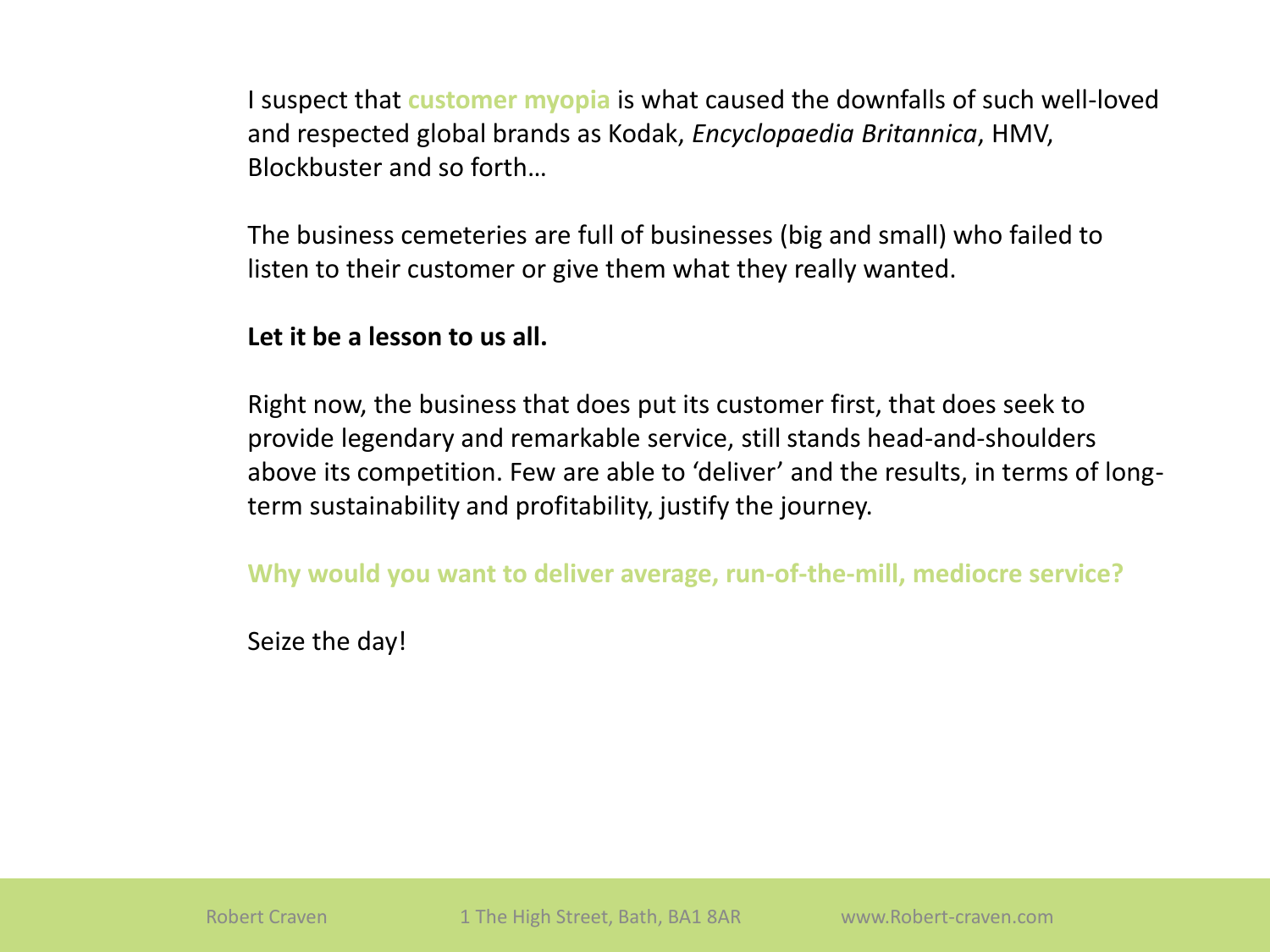### Want to Learn More?

The complete **[Customer is King](http://www.robert-craven.com/books)** book is available to buy [here.](http://www.robert-craven.com/books)

*'In Customer Is King, Robert Craven says that your 'whole business hinges on what your customer gets from you'. I agree wholeheartedly…'* - Sir Richard Branson

#### **Other Books in Roberts collection:**

#### **[Grow Your Service Firm](http://www.robert-craven.com/books)**

- Are you an 'Independent Professional' or 'Professional Service Firm'?
- Grow Your Service Firm shows you a simple way to improve your sales and profits; secure a reliable 'sales funnel' of leads coming to you rather than you seeking them out.

#### **[Bright Marketing](http://www.robert-craven.com/books)**

• Based on a series of award-winning workshops, Bright Marketing reveals that in a world where much is the same, your business needs to be a bit different in order to stand out from the crowd.